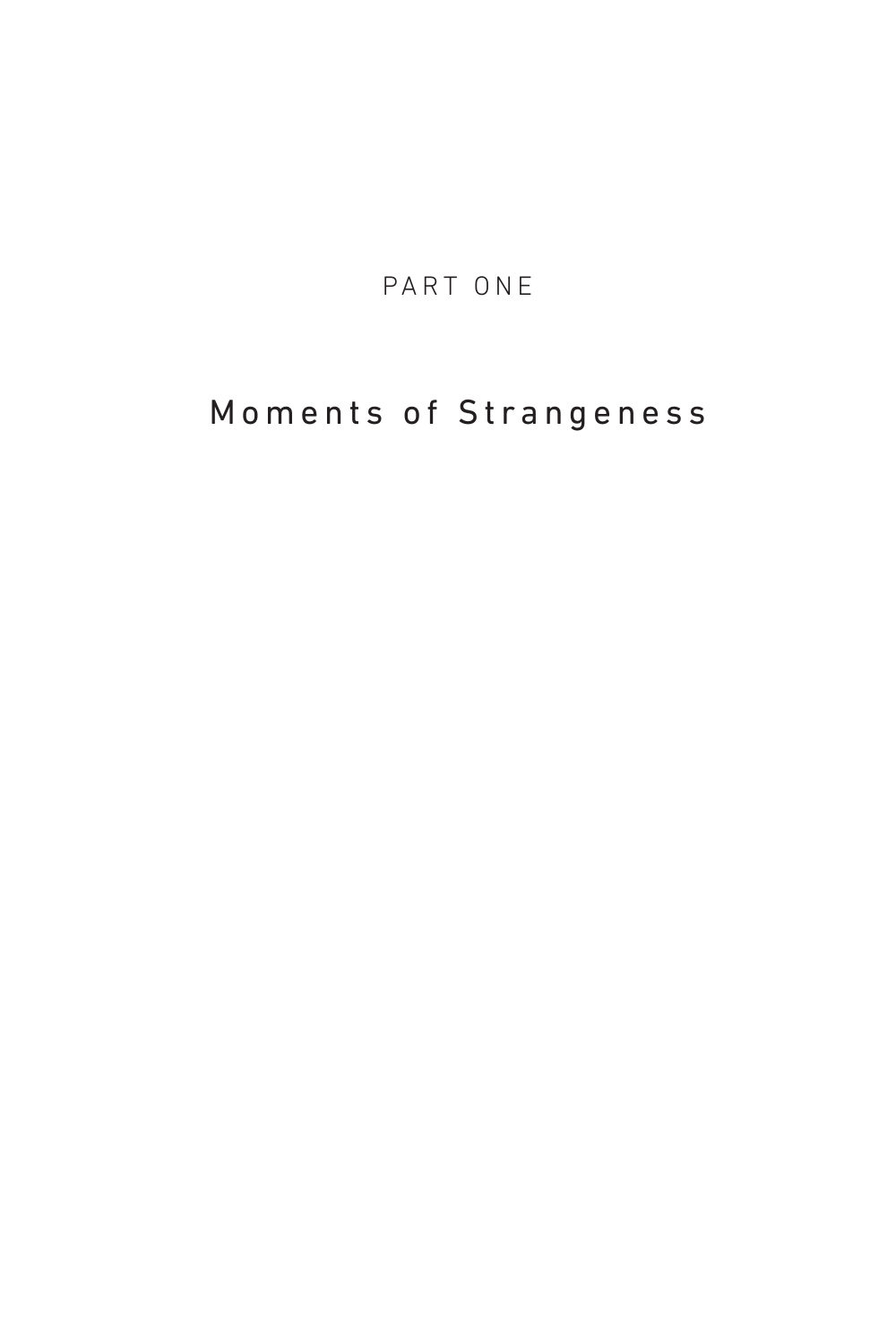## ONE

Interestings gathered for the very first time. They were only fifteen, sixteen, and they began to call themselves the name with tentative Interestings gathered for the very first time. They were only fifteen, sixteen, and they began to call themselves the name with tentative irony. Julie Jacobson, an outsider and possibly even a freak, had been invited in for obscure reasons, and now she sat in a corner on the unswept floor and attempted to position herself so she would appear unobtrusive yet not pathetic, which was a difficult balance. The teepee, designed ingeniously though built cheaply, was airless on nights like this one, when there was no wind to push in through the screens. Julie Jacobson longed to unfold a leg or do the side‑to‑side motion with her jaw that sometimes set off a gratifying series of tiny percussive sounds inside her skull. But if she called attention to herself in any way now, someone might start to wonder why she was here; and really, she knew, she had no reason to be here at all. It had been miraculous when Ash Wolf had nodded to her earlier in the night at the row of sinks and asked if she wanted to come join her and some of the others later. *Some of the others.* Even that wording was thrilling.

Julie had looked at her with a dumb, dripping face, which she then quickly dried with a thin towel from home. *Jacobson,* her mother had written along the puckered edge in red laundry marker in a tentative hand that now seemed a little tragic. 'Sure,' she had said, out of instinct. What if she'd said *no*? she liked to wonder afterward in a kind of strangely pleasurable, baroque horror. What if she'd turned down the lightly flung invitation and went about her life, thudding obliviously along like a drunk person, a blind person, a moron, someone who thinks that the small packet of happiness she carries is enough. Yet having said 'sure' at the sinks in the girls' bathroom, here she was now, planted in the corner of this unfamiliar, ironic world. Irony was new to her and tasted oddly good, like a previously unavailable summer fruit. Soon, she and the rest of them would be ironic much of the time, unable to answer an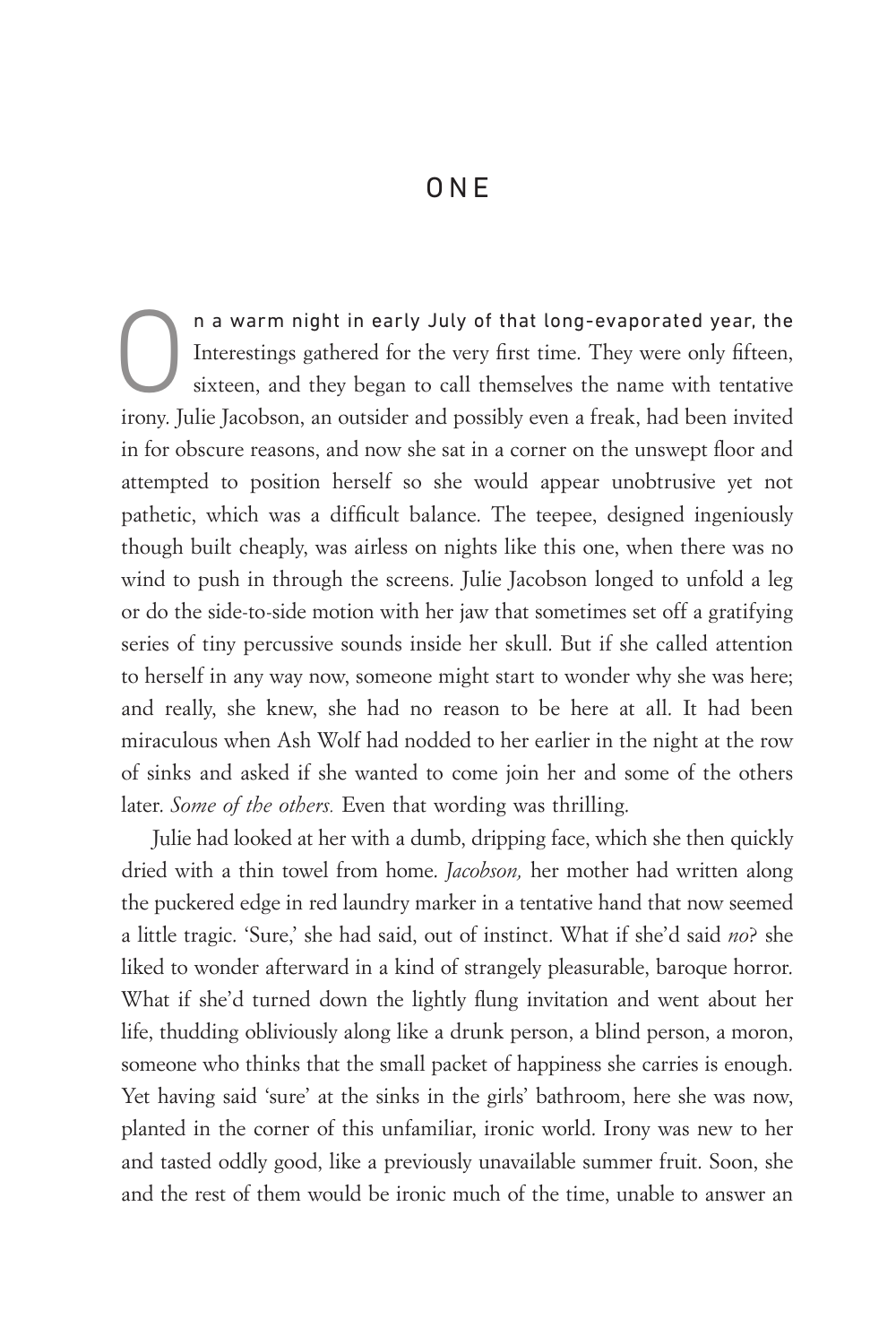innocent question without giving their words a snide little adjustment. Fairly soon after that, the snideness would soften, the irony would be mixed in with seriousness, and the years would shorten and fly. Then it wouldn't be long before they all found themselves shocked and sad to be fully grown into their thicker, finalized adult selves, with almost no chance for reinvention.

That night, though, long before the shock and the sadness and the permanence, as they sat in Boys' Teepee 3, their clothes bakery sweet from the very last washer-dryer loads at home, Ash Wolf said, 'Every summer we sit here like this. We should call ourselves something.'

'Why?' said Goodman, her older brother. 'So the world can know just how unbelievably *interesting* we are?'

'We could be called the Unbelievably Interesting Ones,' said Ethan Figman. 'How's that?'

'The Interestings,' said Ash. 'That works.'

So it was decided. 'From this day forward, because we are clearly the most interesting people who ever fucking *lived*,' said Ethan, 'because we are just so fucking *compelling*, our brains swollen with intellectual thoughts, let us be known as the Interestings. And let everyone who meets us fall down dead in our path from just how fucking interesting we are.' In a ludicrously ceremonial moment they lifted paper cups and joints. Julie risked raising her cup of vodka and Tang – 'V&T,' they'd called it – nodding gravely as she did this.

'Clink,' Cathy Kiplinger said.

'Clink,' said all the others.

The name was ironic, and the improvisational christening was jokily pretentious, but still, Julie Jacobson thought, they *were* interesting. These teen‑ agers around her, all of them from New York City, were like royalty and French movie stars, with a touch of something papal. Everyone at this camp was supposedly artistic, but here, as far as she could tell, was the hot little nucleus of the place. She had never met anyone like these people; they were interesting compared not only with the residents of Underhill, the New York suburb where she'd lived since birth, but also compared with what was generally *out there*, which at the moment seemed baggy suited, nefarious, thoroughly repulsive.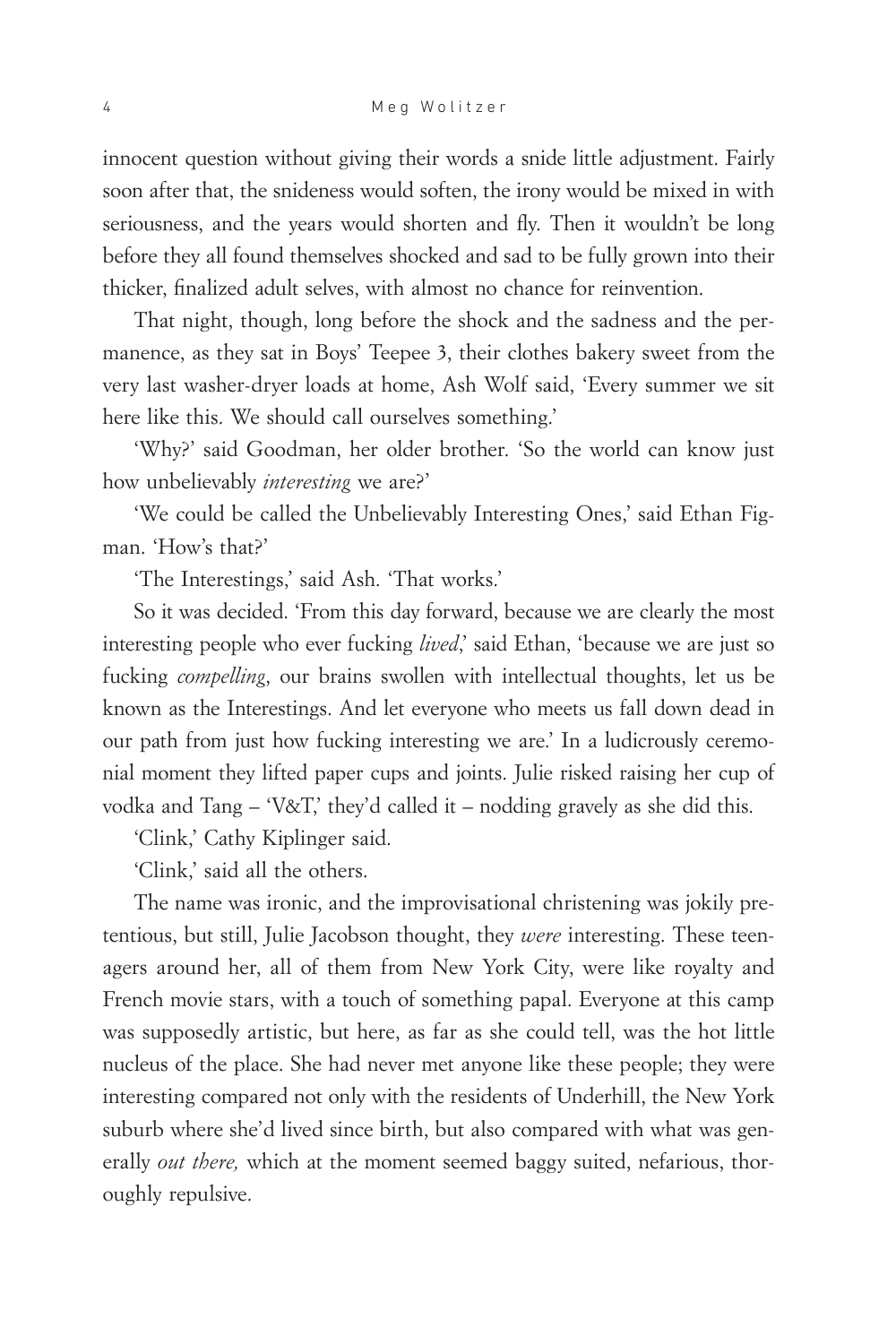Briefly, in that summer of 1974, when she or any of them looked up from the deep, stuporous concentration of their one-act plays and animation cels and dance sequences and acoustic guitars, they found themselves staring into a horrible doorway, and so they quickly turned away. Two boys at camp had copies of *All the President's Men* on the shelves above their beds, beside big aerosol cans of Off! and small bottles of benzoyl peroxide meant to dash flourishing, excitable acne. The book had come out not long before camp began, and at night when the teepee talk wound down into sleep or rhythmic, crickety masturbation, they would read by flashlight. *Can you believe those fuckers?* they thought.

This was the world they were meant to enter: a world of fuckers. Julie Jacobson and the others paused before the doorway to that world, and what were they supposed to do – just walk through it? Later in the summer Nixon would lurch away, leaving his damp slug trail, and the entire camp would watch on an old Panasonic that had been trundled into the dining hall by the owners, Manny and Edie Wunderlich, two aging Socialists who were legendary in the small, diminishing world of aging Socialists.

Now they were gathering because the world was unbearable, and they themselves were not. Julie allowed herself another slight degree of movement, crossing and recrossing her arms. But still no one turned and insisted on knowing who had invited this awkward, redheaded, blotchy girl in. Still no one asked her to leave. She looked around the dim room, where everyone was mostly inert on the bunks and on the wooden slats of the floor, like people in a sauna.

Ethan Figman, thick bodied, unusually ugly, his features appearing a little bit flattened, as if pressed against a mime's invisible glass wall, sat with his mouth slack and a record album in his lap. He was one of the first people she'd noticed after her mother and sister drove her up here days earlier. He had been wearing a floppy denim hat then, and he greeted everyone around him on the lawn, grabbing the ends of trunks, allowing himself to be smashed into platonic hugs with girls and soul handshakes with other boys. People cried out to him, 'Ethan! Ethan!' and he was pulled toward each voice in turn.

'That boy looks ridiculous,' Julie's sister, Ellen, said quietly as they stood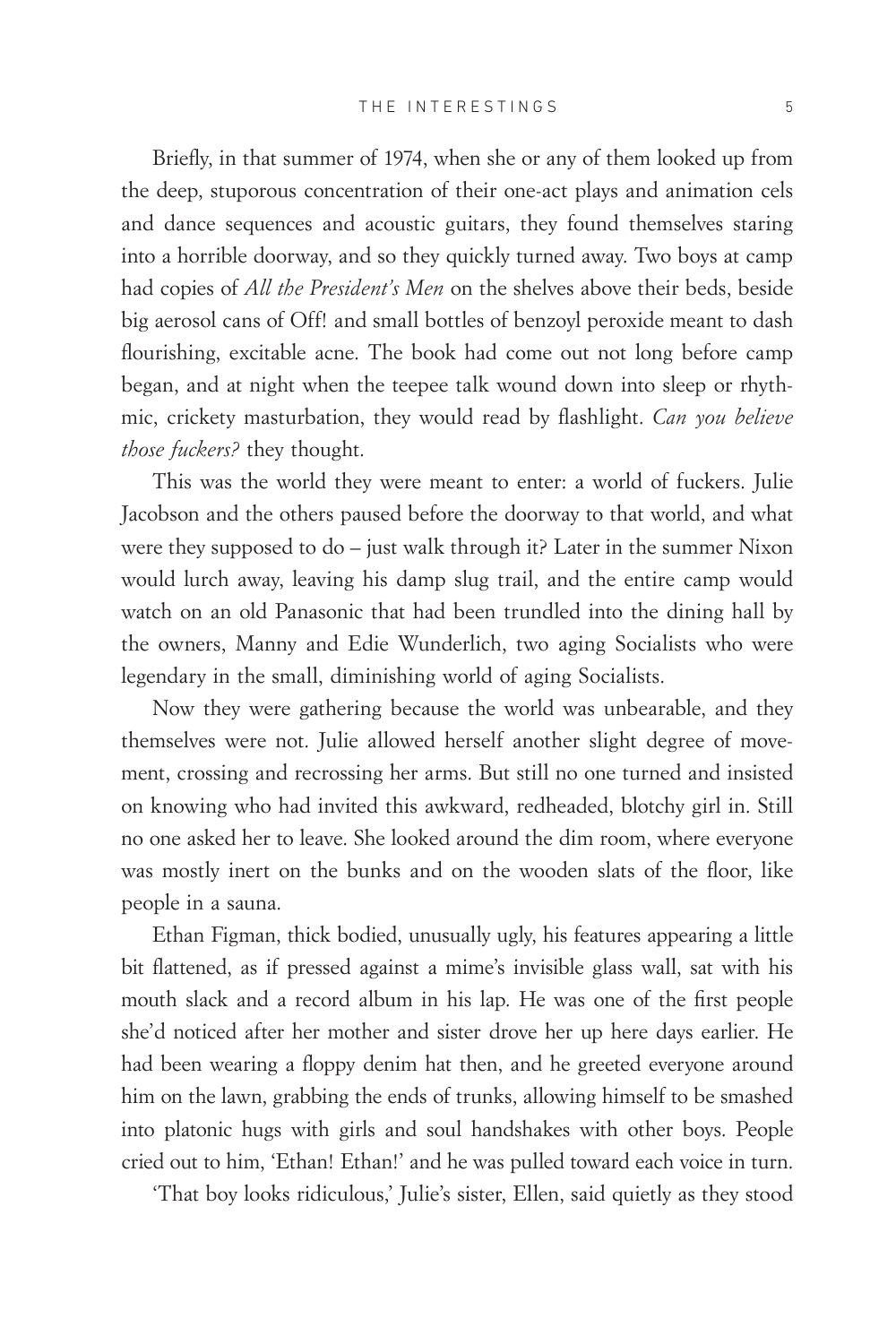on the lawn, fresh out of their green Dodge Dart and the four-hour drive from Underhill. He did look ridiculous, but Julie already felt the need to be protective of this boy she didn't know.

'No he doesn't,' she said. 'He looks fine.'

They were sisters, only sixteen months apart, but Ellen, the older one, was dark-haired, closed-faced, and held surprisingly condemnatory opinions, which had often been dispensed in the small ranch house where they lived with their mother, Lois, and, until that winter, their father, Warren, who had died of pancreatic cancer. Julie would always remember what sharing close quarters with a dying person had been like; particularly what it had been like sharing the single, peach-colored bathroom that her poor father had apologetically monopolized. She had begun to get her period when she was fourteen and a half – much later than anyone else she knew – and she found herself in need of the bathroom at times when it wasn't available. Huddling in her bedroom with an enormous box of Kotex, she thought of the contrast between herself, 'emerging into womanhood,' according to the movie that the gym teacher had shown the girls much earlier, in sixth grade, and her father, emerging into something else that she didn't want to think about but which was upon her at all times.

In January he was dead, which was a grinding torment and also a relief, impossible to focus on or stop thinking about. Summer approached, still unfilled. Ellen didn't want to go anywhere, but Julie couldn't just sit at home all summer feeling like this and watching her mother and sister feel like this; it would lead to madness, she decided. At the last minute, her English teacher suggested this camp, which had an open spot and agreed to take Julie on scholarship. Nobody in Underhill went to camps like this one; not only wouldn't they have been able to afford it, it wouldn't have occurred to them to go. They all stayed home and went to the local bare-bones day camp, or spent long days oiled up at the town pool or got jobs at Carvel or loafed around their humid houses.

No one really had money, and no one ever seemed to think much about not having money. Warren Jacobson had worked in human resources at Clelland Aerospace; Julie had never understood exactly what his job entailed,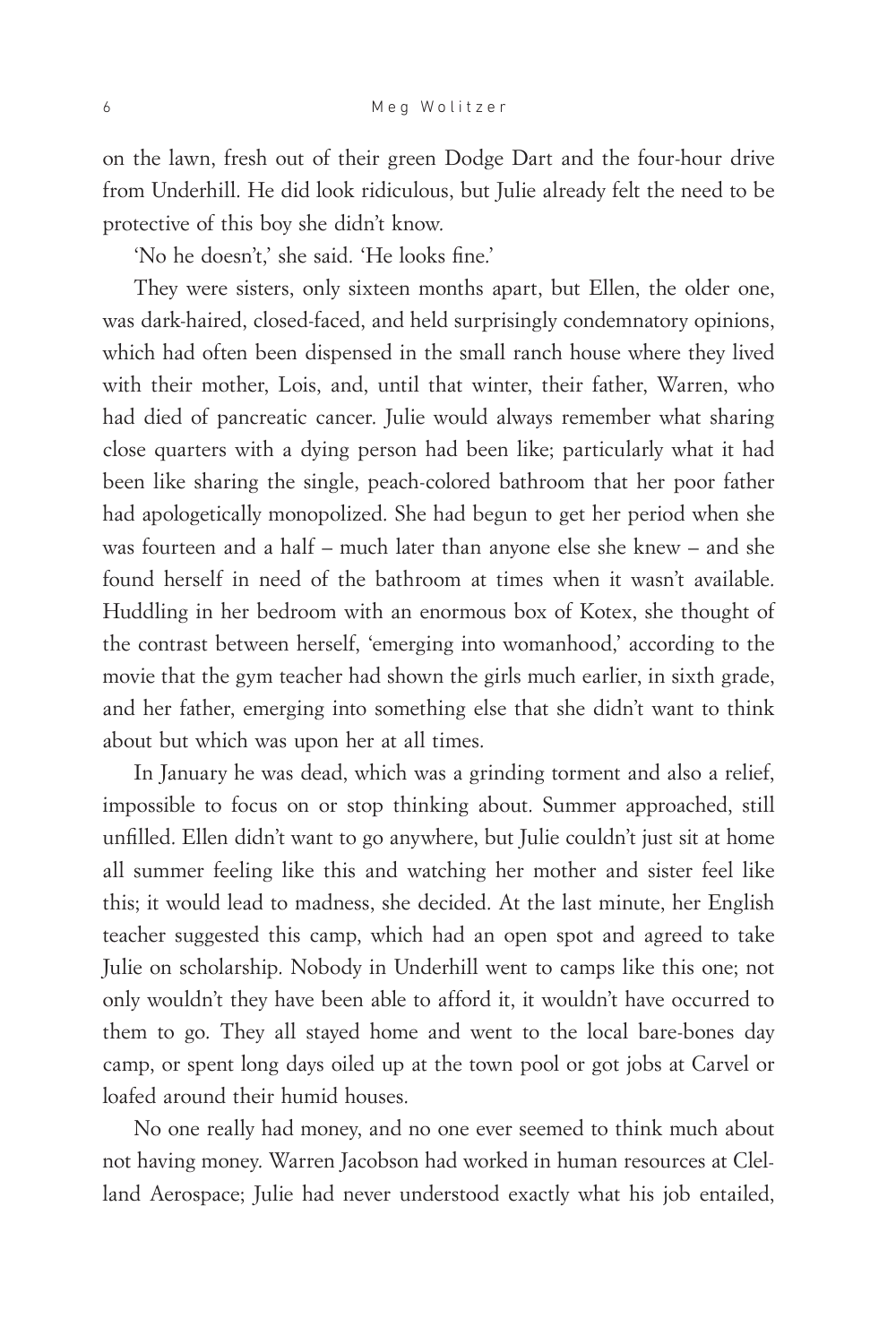but she knew that the pay wasn't enough to allow the family to build and maintain a pool in their small backyard. Yet when she was suddenly offered a chance to go away to this camp in the summer, her mother insisted she accept. 'Someone should have a little fun in this family,' said Lois Jacobson, a new, shaky widow at age forty-one. 'It's been a while.'

Tonight, in Boys' Teepee 3, Ethan Figman seemed as confident as he'd been on the lawn that first day. Confident, but also probably conscious of his own ugliness, which would never go away over the whole of his life. On the surface of the record album, Ethan began rolling joints with efficiency. It was his job, he'd said, and he clearly liked having something to do with his fingers when there was no pen or pencil held between them. He was an animator, and he spent hours drawing his short animated films and filling the pages of the little spiral notebooks that always bulged from his back pocket. Now he took tender care with the tiny shovelfuls of grain and twig and bud.

'Figman, increase the velocity; the natives are restless,' said Jonah Bay. Julie knew almost nothing yet, but she did know that Jonah, a good-looking boy with blue-black hair that fell to his shoulders, and a leather string around his neck, was the son of the folksinger Susannah Bay. For a long time, his famous mother would be Jonah's primary identifying characteristic. He had taken to indiscriminately using the expression 'the natives are restless,' although this time it did make partial sense. Everyone here was restless, though none of them were native to this place.

That night in July, Nixon was still over a month away from being lifted off the White House lawn like a rotten piece of outdoor furniture. Across from Ethan, Jonah Bay sat with his steel-stringed guitar, wedged between Julie Ja‑ cobson and Cathy Kiplinger, a girl who moved and stretched all day in the dance studio. Cathy was big and blond and far more womanly than most girls could be comfortable with at age fifteen. Also she was 'way too emotionally demanding,' as someone bluntly later observed. She was the kind of girl who boys never left alone; they were relentless in their automatic pursuit of her. Sometimes the outline of her nipples would appear through the fabric of a leotard like buttons on a sofa cushion, and they would need to be ignored by everyone, the way nipples often needed to be ignored in their vicissitudes.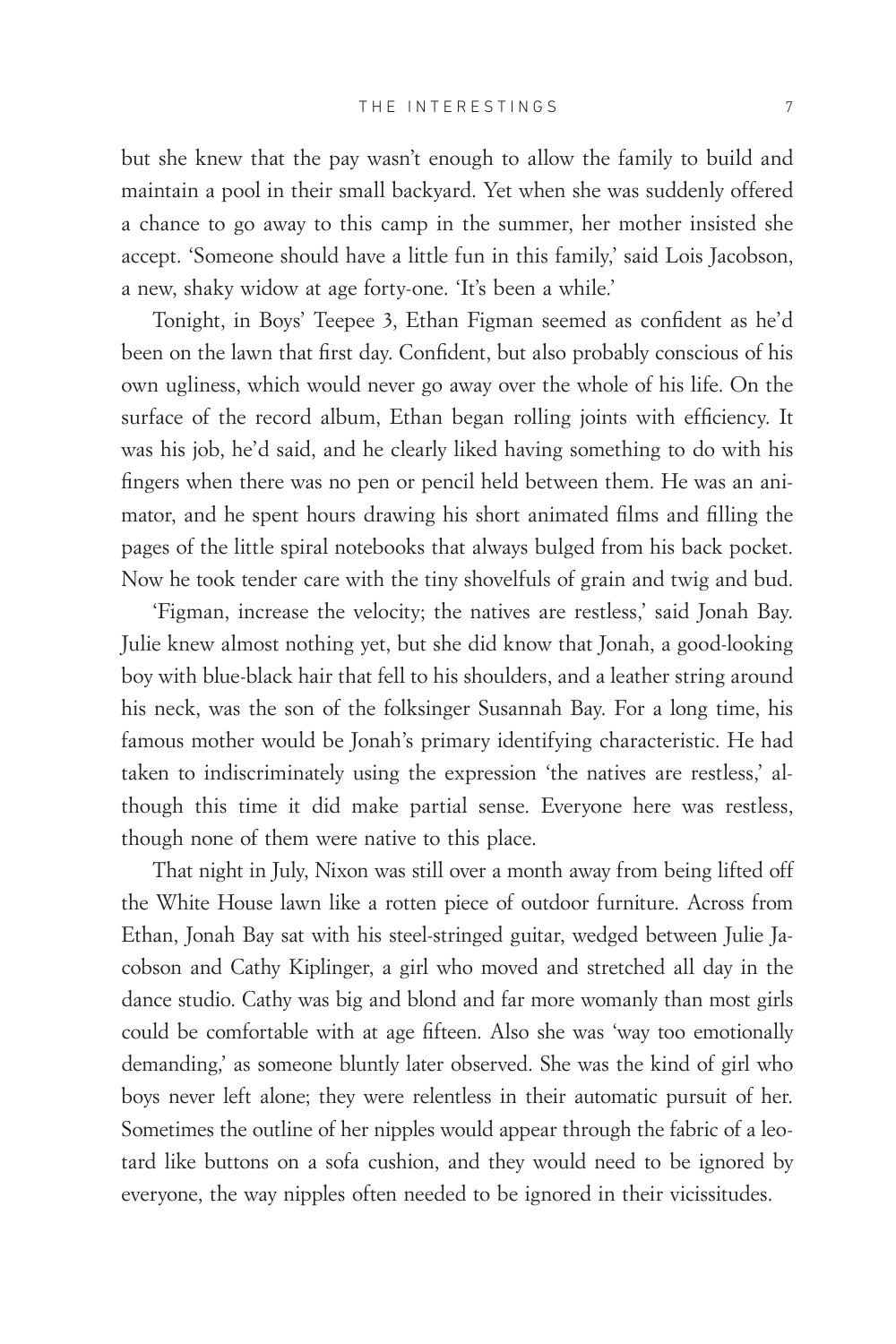Up above them all, on a top bunk, sprawled Goodman Wolf, six feet tall, sun sensitive, big kneed, and hypermasculine in khaki shorts and buf‑ falo sandals. If this group had a leader, he was it. Literally, now, they had to look up to him. Two other boys who actually lived in this teepee had been politely but emphatically asked to go get lost for the night. Goodman wanted to be an architect, Julie had heard, but he never spent time figuring out how buildings stayed up, how suspension bridges withstood the weight of cars. Physically he was not quite as spectacular as his sister, for his good looks were a little muddied by troubled, stubbled skin. But despite his imperfections and his general air of laziness, he was a huge and influential presence here. The previous summer, in the middle of *Waiting for Godot*, Goodman had climbed into the lighting booth and plunged the stage into darkness for a full three minutes just to see what would happen – who would scream, who would laugh, how much trouble he'd get into. Sitting in the dark, more than one girl secretly imagined Goodman lying on top of her. He would be so big, like a lumberjack trying to fuck a girl – or, no, more like a *tree* trying to fuck a girl.

Much later, people who'd been at camp with him agreed that it made sense that Goodman Wolf was the one whose life had such an alarming trajectory. Of course they were surprised, they said – though not, they made sure to qualify, all that surprised.

The Wolfs had been coming to Spirit-in-the-Woods since they were twelve and thirteen; they were central to this place. Goodman was big and blunt and unsettling; Ash was waifish, openhearted, a beauty with long, straight, pale brown hair and sad eyes. Some afternoons in the middle of Improv*,* when the class was talking in a made‑up language, or mooing and baaing, Ash Wolf would suddenly slip away from the theater. She would return to the empty girls' teepee and recline on her bed eating Junior Mints and writing in her journal.

*I'm beginning to think I feel too much*, Ash wrote. *The feelings flood into me like so much water, and I am helpless against the onslaught.*

Tonight the screen door had winced shut behind the departing, shooed away boys, and then the three girls from the other side of the pines had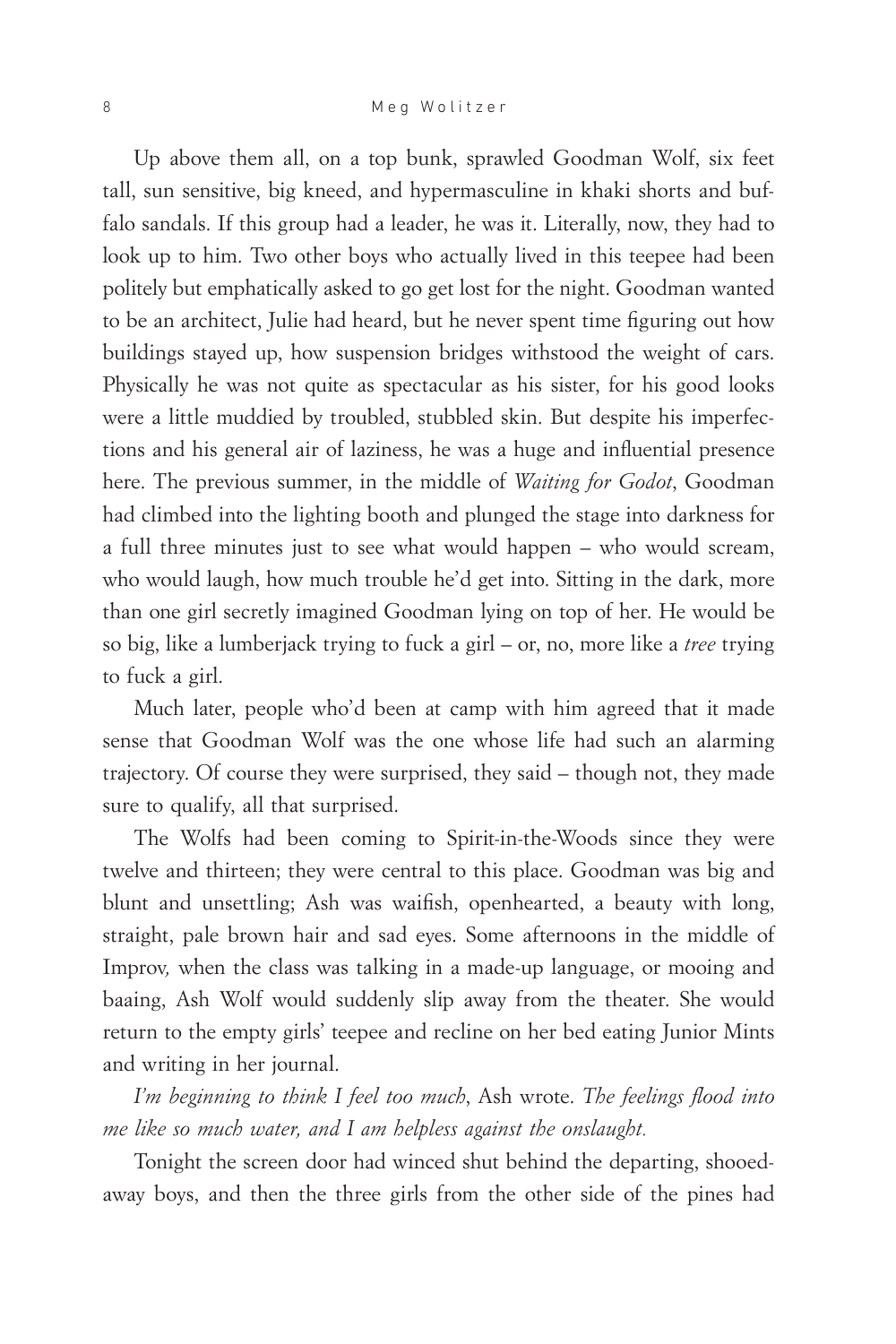arrived. There were six people altogether in this single-bulb-lit conical wooden structure. They would meet again whenever they could over the rest of the summer, and frequently in New York City over the next year and a half. There would be one more summer for all of them. After that, over the following thirty-odd years, only four of them would meet whenever they could, but of course it would be entirely different.

Julie Jacobson, at the start of that first night, had not yet transformed into the far better sounding Jules Jacobson, a change that would deftly happen a little while later. As Julie, she'd always felt *all wrong*; she was gangling, and her skin went pink and patchy at the least provocation: if she got embarrassed, if she ate hot soup, if she stepped into the sun for half a minute. Her deer-colored hair had been recently permed at the La Beauté salon in Underhill, giving her head a poodle bigness that mortified her. The stinking chemical perm had been her mother's idea. Over the year in which her father was dying, Julie had occupied herself by zealously splitting her split ends, and her hair had become frizzed and wild. Sometimes she discovered a single hair with an uncountable number of splits, and she would tug on the whole thing, listening to the crackle as the hair broke between her fingers like a branch, and experiencing a sensation that resembled a private sigh.

When she looked in the mirror one day, her hair appeared to her as bad as a pillaged nest. A haircut and a perm might help, her mother said. After the perm, when Julie saw herself in the salon mirror, she cried, 'Oh crap,' and ran out into the parking lot, her mother chasing her, saying it would die down, it wouldn't be so big tomorrow.

'Oh honey, it won't be so *dandeliony*!' Lois Jacobson called to her from across the blinding rows of cars.

Now, among these people who had been coming to this teenaged performing-arts and visual-arts summer camp in Belknap, Massachusetts, for two or three years, Julie, a dandeliony, poodly outsider, from an undistinguished town sixty miles east of New York City, was surprisingly compelling to them. Just by being here in this teepee at the designated hour, they all seduced one another with greatness, or with the assumption of eventual greatness. Greatness‑in‑waiting.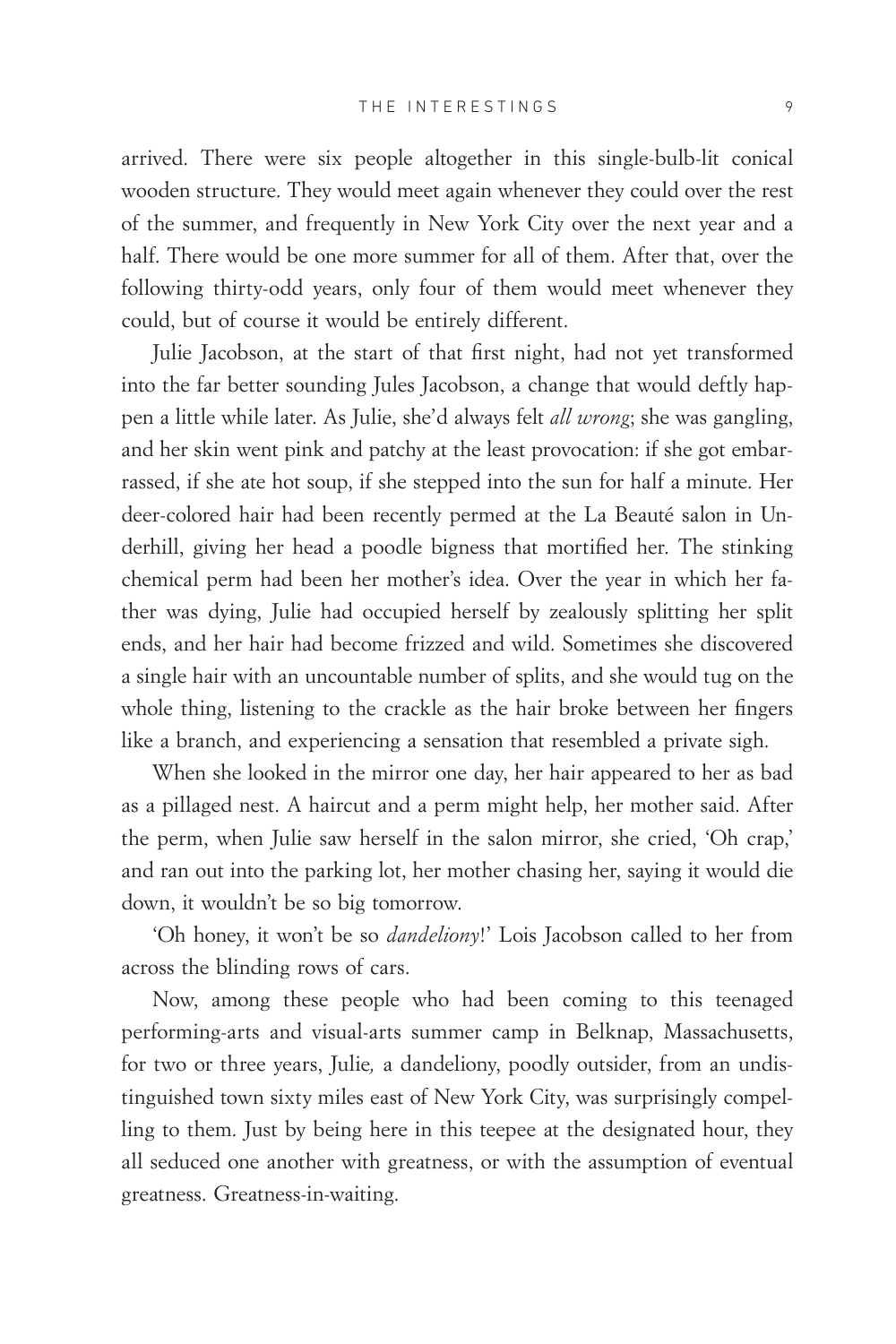Jonah Bay dragged a cassette tape deck across the floor, as heavy as a nuclear suitcase. 'I've got some new tapes,' he said. 'Really good acoustic stuff. Just listen to this riff, it will amaze you.' The others dutifully listened, because they trusted his taste, even if they didn't understand it. Jonah closed his eyes as the music played, and Julie watched him in his state of transfixion. The batteries were starting to die, and the music that emanated from the tape player seemed to come from a drowning musician. But Jonah, apparently a gifted guitarist, liked this, so Julie did too, and she nodded her head in an approximation of the beat of the music. More V&Ts were served by Cathy Kiplinger, who poured one for herself in a collapsible drinking cup, the kind you took on campouts and which never really got clean, and which, Jonah remarked, looked like a miniature model of the Guggenheim Museum. 'That's not a compliment,' Jonah added. 'A cup isn't supposed to collapse and reconstruct. It's already a perfect object.' Again, Julie found herself nodding in quiet agreement with everything that anyone here said.

During that first hour, books were discussed, mostly ones written by spiky and disaffected European writers. 'Günter Grass is basically *God*,' said Goodman Wolf, and the two other boys agreed. Julie had never actually heard of Günter Grass, but she wasn't going to let on. If anyone asked, she would insist that *she too* loved Günter Grass, although, she would add as protection, 'I haven't read as much of him as I would like.'

'I think Anaïs Nin is God,' Ash said.

'How can you say that?' said her brother. 'She is so full of pretentious, girly shit. I have no idea why people read Anaïs Nin. She's the worst writer who ever lived.'

'Anaïs Nin and Günter Grass both have *umlauts*,' remarked Ethan. 'Maybe that's the key to their success. I'm going to get one for myself.'

'What were you doing reading Anaïs Nin, Goodman?' asked Cathy.

'Ash made me,' he said. 'And I do everything my sister says.'

'Maybe *Ash* is God,' said Jonah with a beautiful smile.

A couple of them said that they had brought paperbacks with them to camp that they needed to read for school; their summer reading lists were all similar, featuring those sturdy, adolescent-friendly writers John Knowles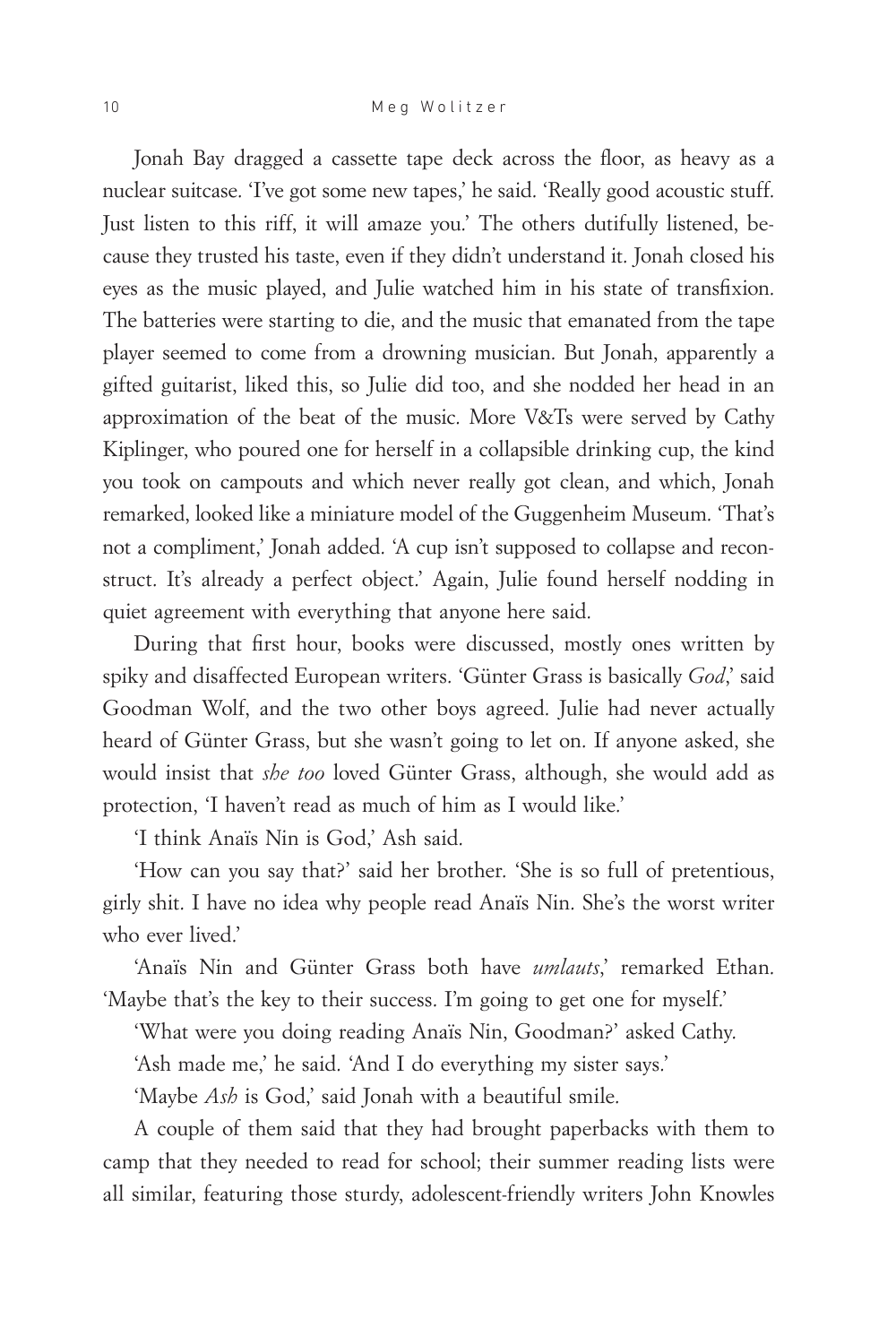and William Golding. 'If you think about it,' said Ethan, '*Lord of the Flies* is basically the opposite of Spirit-in-the-Woods. One's a total nightmare, and the other's utopia.'

'Yeah, they're diametrically opposed,' said Jonah, for this was another phrase he liked to use. Although, Julie thought, if someone said 'diametri‑ cally,' could 'opposed' be far behind?

Parents got discussed too, though mostly with tolerant disdain. 'I just don't think that my mother and father's separation is any of my business,' said Ethan Figman, taking a wet suck on his joint. 'They are completely wrapped up in themselves, which means they basically pay no attention to me, and I couldn't be happier. Though it would be nice if my father kept some food in the refrigerator once in a while. Feeding your child – I hear it's the latest fad.'

'Come to the Labyrinth,' said Ash. 'You'll be totally taken care of.' Julie had no idea what the Labyrinth was – an exclusive private club in the city with a long, twisting entrance? She couldn't ask and risk showing her ignorance. Even though she didn't know how she had come to be included here, the inclusion of Ethan Figman was equally mysterious. He was so squat and homely, with eczema running along his forearms like a lit fuse. Ethan didn't take his shirt off, ever. He spent free-swim period each day under the boiling tin roof of the animation shed with his teacher, Old Mo Templeton, who had apparently once worked in Hollywood with Walt Disney himself. Old Mo, who looked eerily like Gepetto from Disney's *Pinocchio*.

As Julie felt the effects of Ethan Figman's wet-ended joint, she imagined all their saliva joining on a cellular level, and she was disgusted by the im‑ age, then she laughed to herself, thinking: we are all nothing more than a seething, collapsing ball of *cells.* Ethan, she saw, was looking at her intently.

'Hmm,' he said.

'What?'

'Telltale private chuckling. Maybe you want to slow down a little over there.'

'Yeah, maybe I should,' Julie said.

'I'm keeping an eye on you.'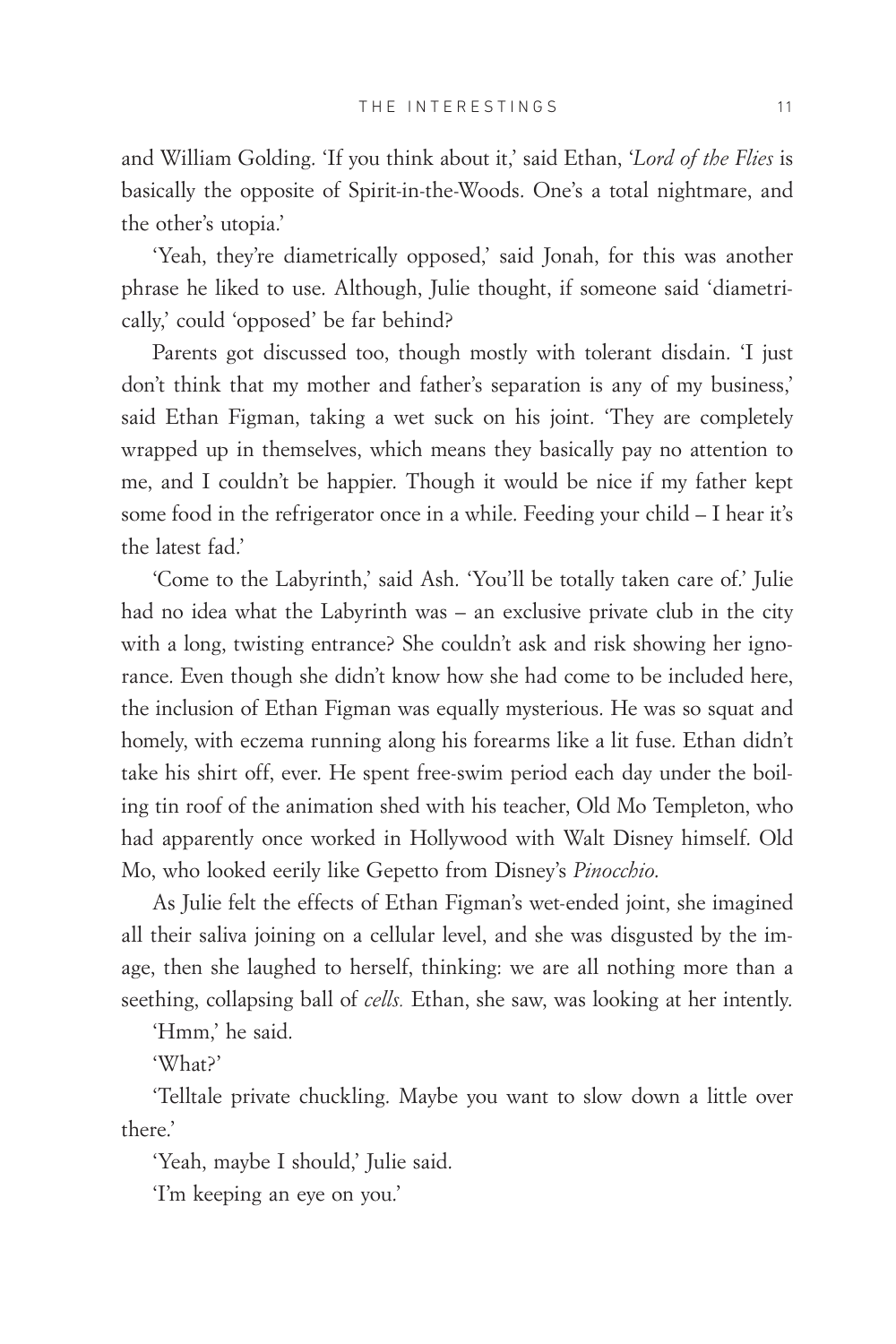'Thanks,' she said. Ethan turned back to the others, but in her precari‑ ous, high state she felt that Ethan had made himself her *protector.* She kept thinking a high person's thoughts, focusing on the collage of human cells that filled this teepee, all of it making up the ugly, kind boy; and the ordi‑ nary nothing that was herself; and the beautiful, delicate girl sitting across from her; and the beautiful girl's uncommonly magnetic brother; and the soft-spoken, gentle son of a famous folksinger; and, finally, the sexually confident, slightly unwieldy dancer girl with a sheaf of blond hair. They were all just countless cells that had joined together to make this group in particular – this group that Julie Jacobson, who had no currency whatsoever, suddenly decided she loved. That she was *in love with,* and would stay in love with for the rest of her life.

Ethan said, 'If my mother wants to abandon my father and screw my pediatrician, let's pray he's used soap and water after he's had his hand up some kid's ass.'

'Wait, Figman, so we're supposed to assume that your pediatrician puts his hand up all his patients' asses, including yours?' Goodman said. 'I hate to tell you this, man, but he's not supposed to do that. It's against the Hippocratic oath. You know, "First, do no hand up the ass."'

'No, he doesn't do that. I was just trying to be disgusting to get your at‑ tention,' said Ethan. 'It's my way.'

'So, okay, we get it; you are *disgusted* by your parents' separation,' said Cathy.

'Which is not something Ash and I can relate to,' said Goodman, 'because our parents are as happy as clams.'

'Yup. Mom and Dad practically tongue kiss in front of us,' said Ash, pretending to be appalled but sounding proud.

The Wolf parents, glimpsed briefly by Julie on the first day of camp, were vigorous and youthful. Gil was an investment banker at the new firm Drexel Burnham and Betsy his artistically interested, pretty wife who cooked ambitious meals.

'The way you act, Figman,' Goodman continued, 'is all "I don't give a shit about my family," but in fact a shit is *given.* In fact you suffer, I think.'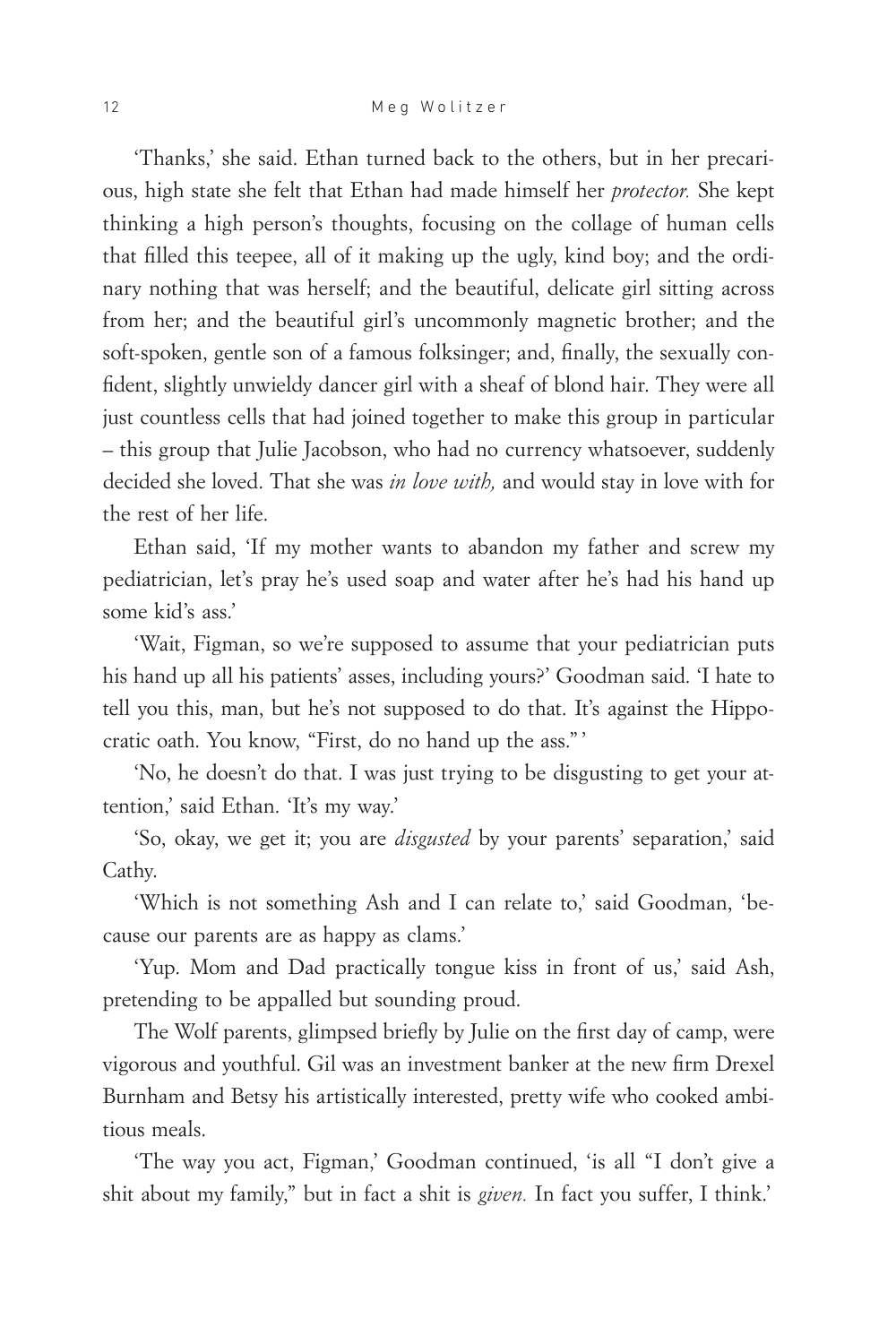'Not to move the conversation away from the tragedy of my broken home,' said Ethan, 'but there are far bigger tragedies we could discuss.'

'Like what?' said Goodman. 'Your weird name?'

'Or the My Lai massacre?' said Jonah.

'Oh, the folksinger's son brings up Vietnam whenever he can,' said Ethan. 'Shut up,' said Jonah, but he wasn't angry.

They were all quiet for a moment; it was perplexing to know what to do when atrocity suddenly came up against irony. Mostly, apparently, you were supposed to pause at that juncture. You paused and you waited it out, and then you went on to something else, even though it was awful. Ethan said, 'I'd like to say for the record that Ethan Figman is not such a terrible name. Goodman Wolf is much worse. It's like a name for a Puritan. *"Goodman Humility Wolf, thy presence is requested at the silo*."*'*

Julie, in her stoned state, had the idea that all this was *banter,* or the closest they could get to banter at their age. The level of actual wit here was low, but the apparatus of wit had been activated, readying itself for later on.

'There's a girl in our cousin's school in Pennsylvania,' Ash said, 'named Crema Seamans.'

'You made that up,' Cathy said.

'No, she didn't,' Goodman said. 'It's the truth.' Ash and Goodman looked suddenly earnest and serious. If they were performing a synchronized, sibling mindfuck, they had worked out a convincing routine.

'Crema Seamans,' Ethan repeated thoughtfully. 'It's like a soup made from . . . various semens. A *medley* of semens. It's a flavor of Campbell's soup that got discontinued immediately.'

'Stop it, Ethan, you're being totally graphic,' said Cathy Kiplinger.

'Well, he *is* a graphic artist,' said Goodman.

Everyone laughed, and then without warning Goodman jumped down from the upper bunk, shuddering the teepee. He planted himself on the bed at Cathy Kiplinger's feet, really *on* her feet, causing her to sit up in annoyance.

'What are you doing?' Cathy said. 'You're crushing me. And you smell. God, what is that, Goodman, *cologne*?'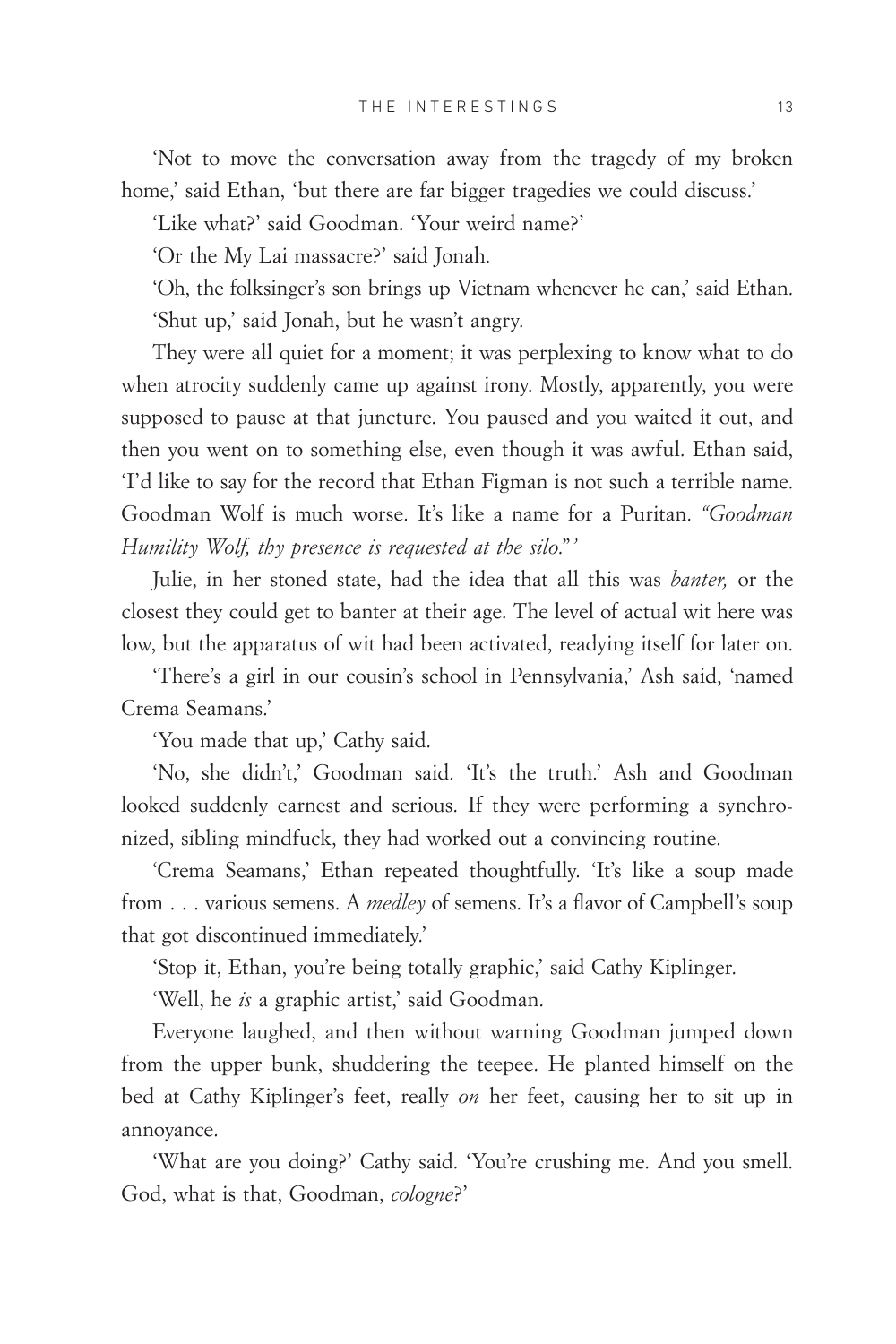'Yes. It's Canoe.'

*'*Well, I hate it.' But she didn't push him off. He lingered, taking her hand.

'Now let's all observe a moment of silence for Crema Seamans,' Julie heard herself say. She hadn't planned to say a word tonight; and as soon as she spoke, she feared she'd made a mistake inserting herself into this. *Into what?* she thought. Into *them.* But maybe she hadn't made a mistake. They were looking at her attentively, assessing her.

'The girl from Long Island speaks,' said Goodman.

'Goodman, that comment makes you seem kind of horrible,' said his sister.

'I am kind of horrible.'

'Well, it makes you seem kind of *Nazi* horrible,' said Ethan. 'As if you're using some sort of code to remind everyone that Julie's Jewish.'

'I'm Jewish too, Figman,' said Goodman. 'Just like you.'

'No, you're not,' said Ethan. 'Because even though your father is Jewish, your mother isn't. You have to have a Jewish mother, or else they will basically throw you off a cliff.'

'The Jews? They aren't a violent people. *They* didn't commit the My Lai massacre. I was just playing around,' Goodman said. 'Jacobson knows that, right? I was just goofing on her a little, right, Jacobson?'

*Jacobson.* She was excited to hear him call her that, though it was hardly what she'd imagined a boy might ever call her. Goodman looked at her and smiled, and she had to prevent herself from standing up and reaching out to touch the planes of his golden face; she'd never spent so much time this close to a boy who looked as magnificent as he did. Julie didn't even know what she was doing as she lifted her cup again, but he was still watching her, and so were the rest of them.

'O Crema Seamans, wherever thou art,' she said loudly, 'your life will be tragic. It will be cut short by an accident involving . . . animal desemenizing equipment.' This was a suggestive, nonsensical remark that included a made-up word, but there were approval sounds from around the teepee.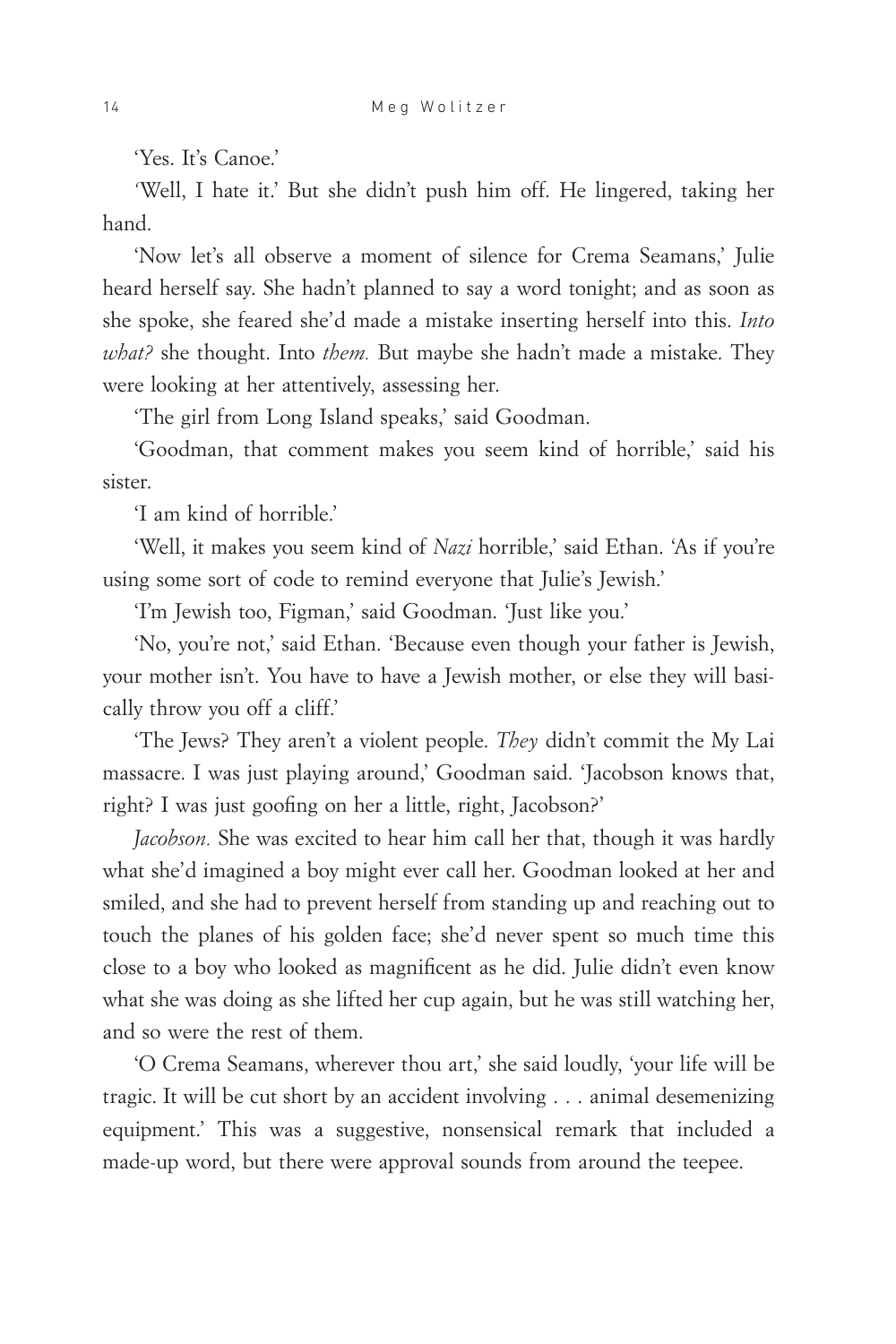'See, I knew there was a reason I invited her in,' said Ash, turning to the others. ''Desemenizing.' Go, Jules!'

*Jules*. There it was, right there: the effortless shift that made all the difference. Shy, suburban nonentity Julie Jacobson, who had provoked *howls* for the first time in her life, had suddenly, lightly changed into *Jules,* which was a far better name for an awkward-looking fifteen-year-old girl who'd become desperate for people to pay attention to her. These people had no idea of what she was usually called; they'd hardly noticed her in these first days of camp, though of course she'd noticed them. In a new environment, it was possible to transform. *Jules*, Ash had called her, and instantly the others followed Ash's lead. She was Jules now, and would be Jules forever.

Jonah Bay pulled at the strings of his mother's old guitar. Susannah Bay had taught acoustic guitar at this camp in the late 1950s, before her son was born. Every summer since then, even after she became famous, she appeared at some point for an impromptu concert, and apparently this summer would be no exception. She would just show up one day, though no one knew when, not even her son. Now, Jonah began a few prefatory strums, followed by some fancy picking. He barely seemed to be paying attention to what he was doing; he was one of those people whose musical ability seems effortless, careless, ingrained.

'Wow,' Jules said, or just mouthed – she wasn't sure if the word had come out – as she watched him play. She imagined that he would become famous in several years like his mother; Susannah Bay would draw Jonah into her world, call him up onto a stage; it was inevitable. Now, when it seemed as if he might break into one of his mother's songs, like 'The Wind Will Carry Us,' he instead played 'Amazing Grace,' in honor of that girl from Goodman and Ash Wolf's cousin's school in Pennsylvania, who either did or did not exist.

They had only a little over an hour together, and then one of the counselors on coed patrol, a blunt-haired weaving instructor and lifeguard from Iceland named Gudrun Sigurdsdottir, came into the teepee with a bulky, indestructible flashlight that looked as if it were meant to be used during night ice fishing. She peered around and said, 'All right, my young friends, I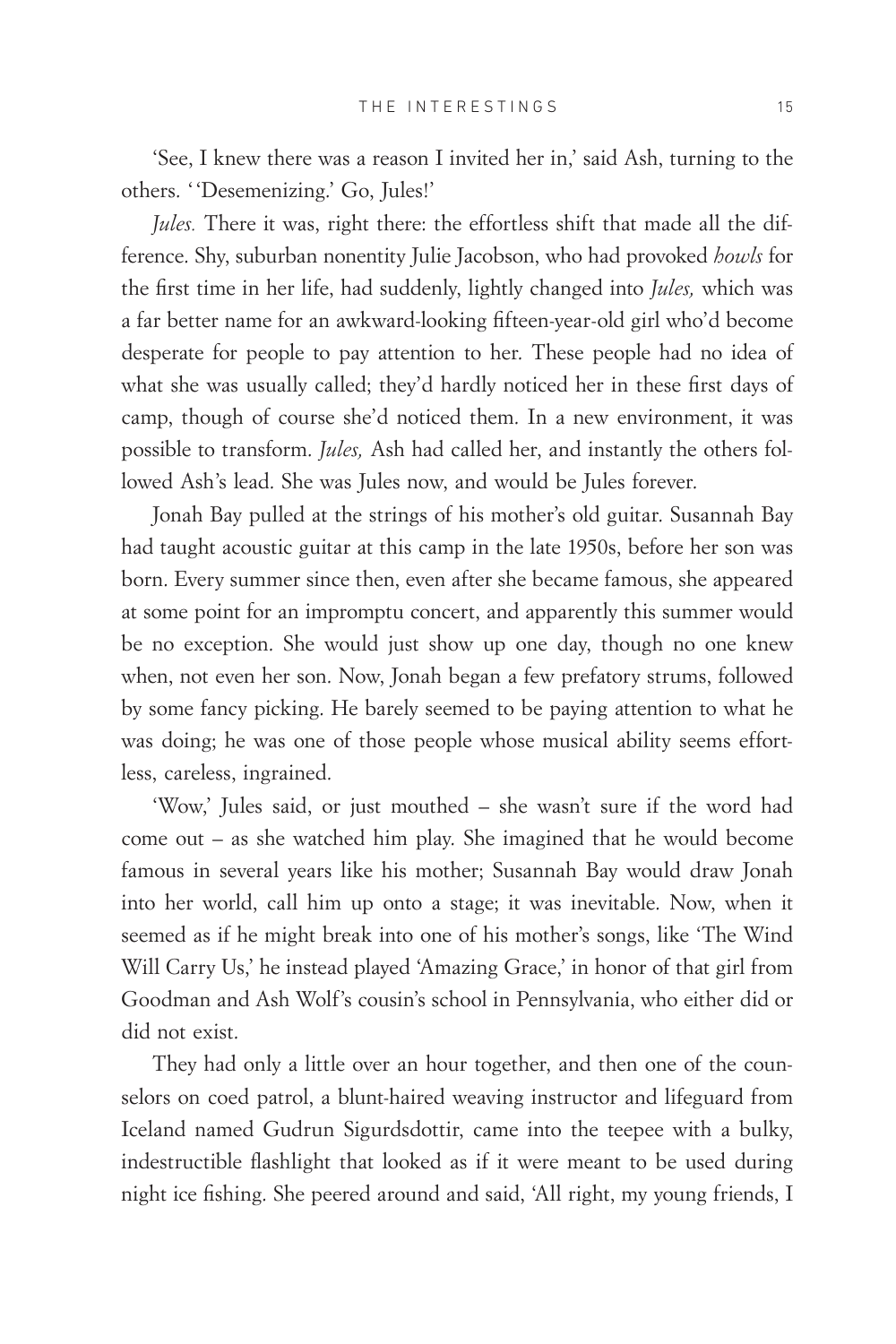can tell that you have been smoking pot. That is not "cool," though you may think it is.'

'You're wrong, Gudrun,' said Goodman. 'It's just the scent of my Canoe.' 'Pardon?'

'My cologne.'

'No, you are having a pot party in here, I think,' she went on.

'Well,' said Goodman, 'it's true that there's been an herbal component. But now that you've made us see the error of our ways, it'll never happen again.'

'That is all well and good. But also, you are consorting with mixed sexes,' said Gudrun.

'We aren't consorting,' said Cathy Kiplinger, who had rearranged herself on the bed right beside Goodman, neither of them appearing flustered to be seen so close together.

'Oh no? Then tell me what you are doing.'

'We're having a meeting,' said Goodman, lifting himself up on one elbow.

'I know when my leg is being pulled on,' said Gudrun.

'No, no, it's true. We've formed this group, and it's going to be a lifelong thing,' said Jonah.

'Well,' said Gudrun, 'I do not want to see you sent home. Please break this up now. And, all you girls, please go back through the pines at once.'

So the three girls left, heading away from the teepee in a slow, easy herd with their flashlights leading them. Jules, walking down the path, heard someone say 'Julie?' so she stopped and turned, training her light on the person, who was revealed to be Ethan Figman, who had followed her. 'I mean, Jules?' he said. 'I wasn't sure which name you preferred.'

'Jules is fine.'

'Okay. Well, Jules?' Ethan came closer and stood so near to her that she felt she could see right into him. The other girls kept walking ahead without her. 'Are you a little less high now?' he asked.

'Yes, thanks.'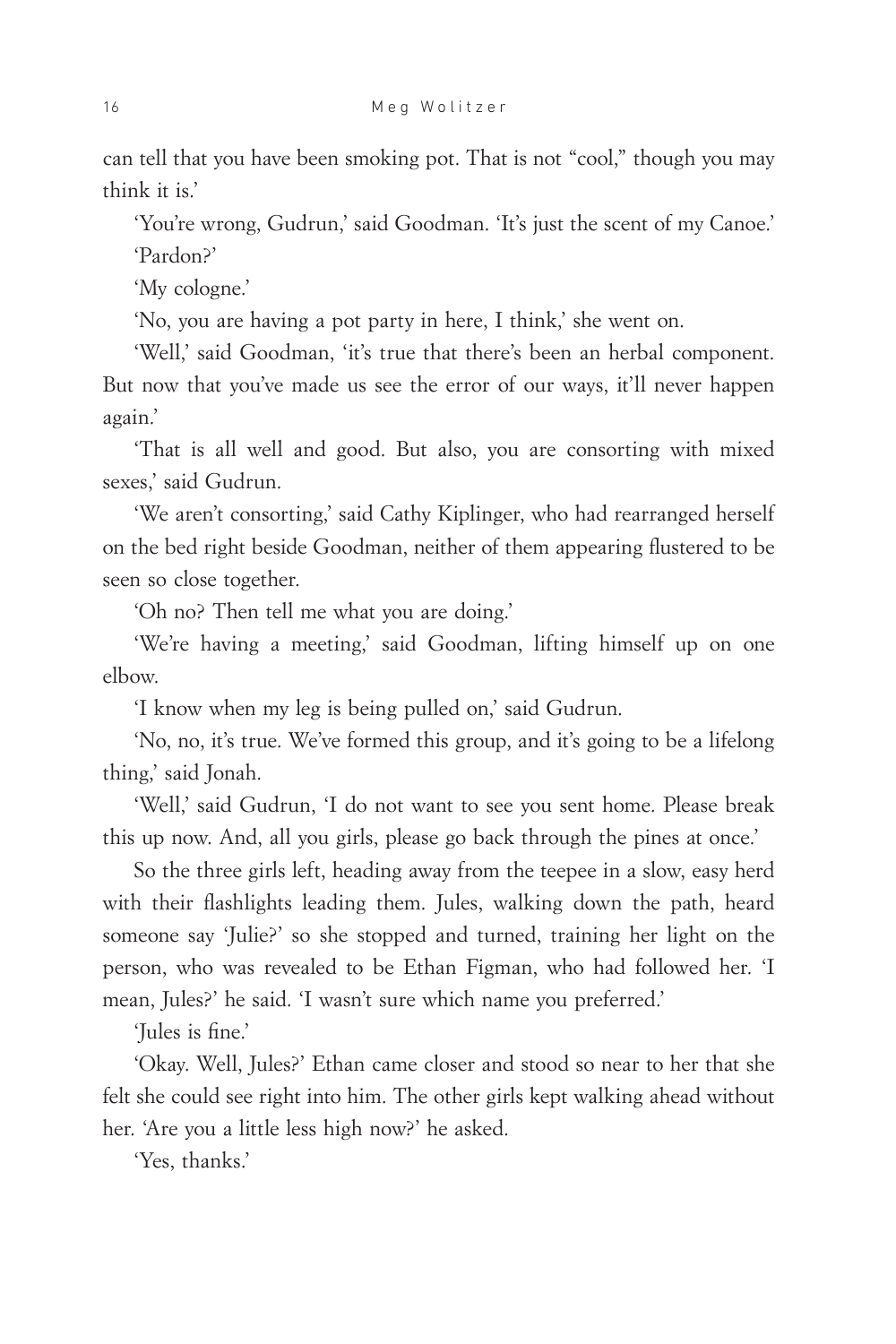'There ought to be a control. A knob on the side of your head that you could turn.'

'That would be good,' she said.

'Can I show you something?' he asked.

'Your head knob?'

'Ha‑ha. No. Come with me. I'll be quick.'

She let herself be led down the hill toward the animation shed. Ethan Figman opened the unlocked door; inside, the shed smelled plasticky, slightly scorched, and he threw on the fluorescent lights, which stuttered the room into its full majesty. Drawings were tacked up everywhere, a testament to the work of this freakishly gifted fifteen-year-old boy, with some nominal attention given to the work of other animation students.

Ethan threaded a projector, then shut off the lights. 'See,' he said, 'what I'm about to show you are the contents of my brain. Since I was a little kid, I've been lying in bed at night imagining an animated cartoon that plays in my head. Here's the premise: There's this shy, lonely little kid called Wally Figman. He lives with his parents, who are always fighting, who are basically horrible, and he hates his life. So every night, when he's finally alone in his room, he takes out a shoe box from under his bed, and inside it is this tiny little planet, this parallel world called Figland.' He looked at her. 'Should I go on?'

'Of course,' she said.

'So one night Wally Figman actually finds that he's able to go *into* the shoe box; his body shrinks down and he enters that little world. And instead of being this nobody anymore, he's a grown man who *controls* all of Figland. There's a corrupt government in the Fig House – that's where the president lives – and Wally has to fix it. Oh, and did I say that the cartoon is funny? It's a comedy. Or it's supposed to be, anyway. You get the idea, I think. Or maybe you don't.' Jules started to reply, but Ethan kept talking nervously. 'Anyway, that's what *Figland* is, and I don't even know why I want to show it to you, but I do, and here it is,' he said. 'It just occurred to me in the teepee tonight that there was a slight possibility that you and I had something in common. You know, a sensibility. And that maybe you might like this. But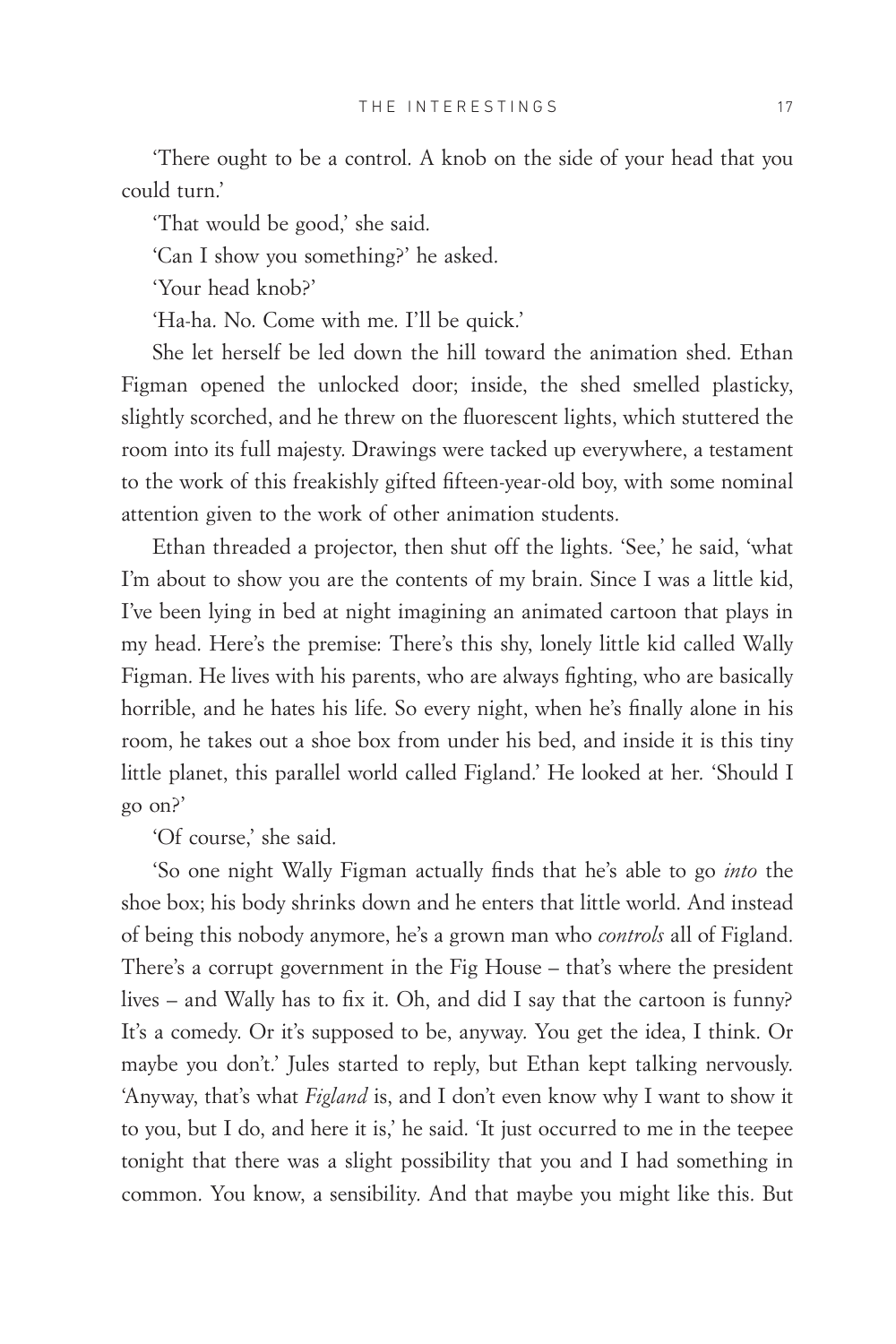I'm warning you that you might also really, really hate it. Anyway, be honest. Sort of,' he added with an anxious laugh.

A cartoon sprang up on a sheeted wall. 'FIGLAND,' read the credits, and antic characters began to prance and splat and jabber, speaking in voices that all sounded a little bit like Ethan. The characters on the planet Figland were alternately wormy, phallic, leering, and adorable, while in the excess light from the projector Ethan himself was touchingly ugly, with a raw sheath of arm skin etched with its own ugly dermatological cartoon. On Figland, characters rode trolleys, played the accordion on street corners, and a few of them broke into the Figmangate Hotel. The dialogue was sharp and silly at the same time. Ethan had even created a Figland version of Spirit-inthe-Woods – Figment-in-the-Woods – with younger versions of these same cartoon characters at summer camp. Jules watched as they built a bonfire, then paired off to make out and even, in one case, have sex. She was mortified by the humpy, jerking movements and the sweat that flew in the air, meant to signify *exertion,* but her mortification was immediately painted over by awe. No wonder Ethan was beloved here at camp. He was a genius, she saw now. His cartoon was mesmerizing – very clever, and very funny. It came to an end and the film flip-flapped on its reel.

'God, Ethan,' Jules said to him. 'It's amazing. It's totally original.'

He turned to her, his expression bright and uncomplicated. This was an important moment for him, but she didn't even understand why. Incredibly, her opinion seemed to matter to him. 'You really think it's good?' Ethan asked. 'I mean, not just *technically* good, because a lot of people have that; you should see what Old Mo Templeton can do. He was sort of an honorary member of Disney's Nine Old Men. He was basically the Tenth Old Man.'

'This is probably really stupid of me,' said Jules, 'but I don't know what that means.'

'Oh, no one around here knows. There were nine animators who worked with Walt Disney on the classics – movies like *Snow White.* Mo came in late, but he was apparently in the room a lot too. Every summer since I've been coming here, he's taught me everything, and I mean everything.'

'It shows,' said Jules. 'I love it.'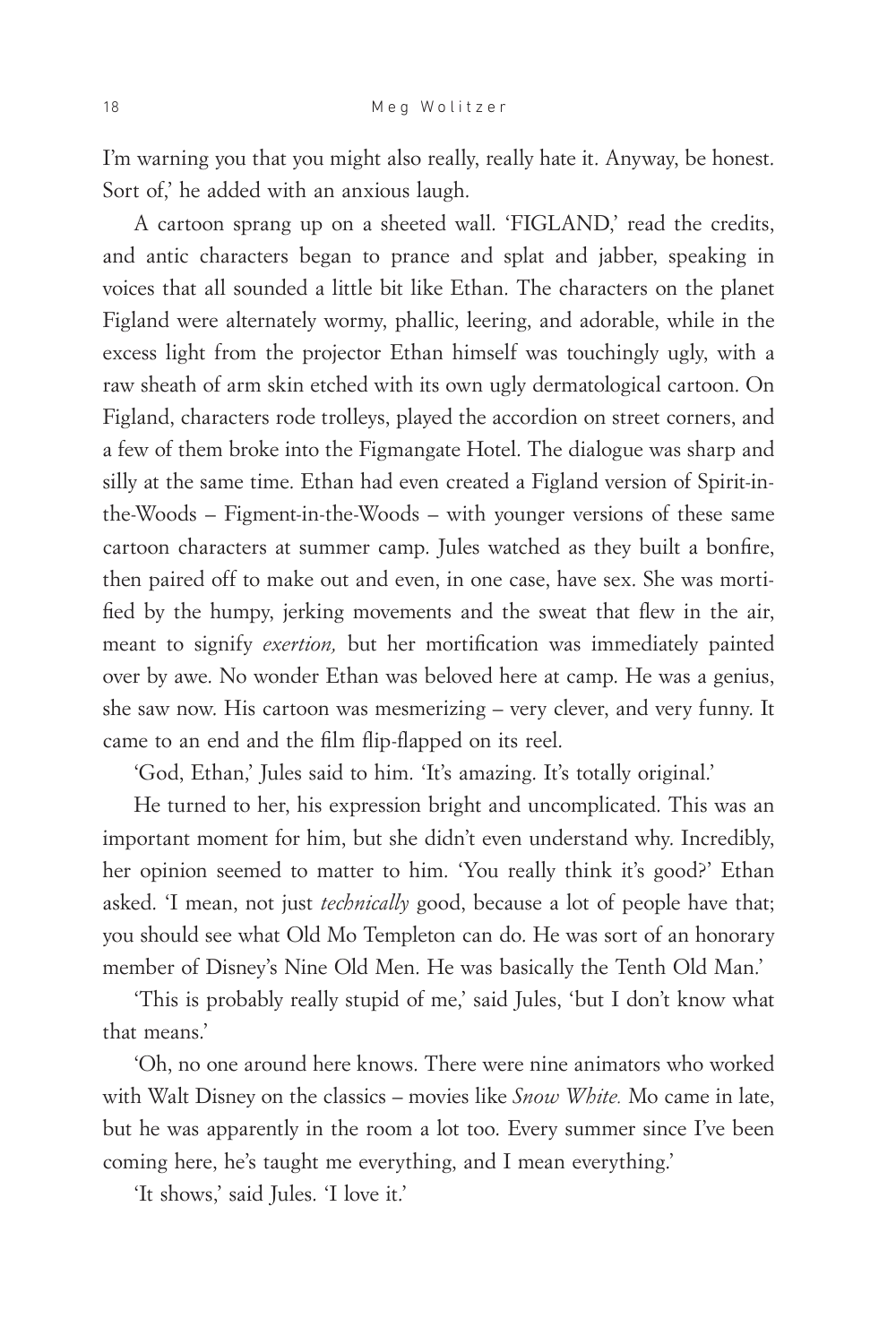'I did all the voices too,' Ethan said.

'I can tell. It could be in a movie theater or on TV. The whole thing is wonderful.'

'I'm so glad,' Ethan said. He just stood before her smiling, and she smiled too. 'What do you know,' he said in a softer, husky voice. 'You love it. *Jules Jacobson loves it.*' Just as she was enjoying hearing the strange name said aloud, and realizing that already it had become a far more comfortable name for her than dumb old *Julie Jacobson,* Ethan did the most astonishing thing: he thrust his big head toward hers, bringing his bulky body forward too, pressing himself upon her as if to line up all their parts. His mouth attached itself to hers; she'd already been aware that he smelled of pot, but up against her he smelled worse – mushroomy, feverish, overripe.

She yanked her head back, and said, 'Wait, *what*?' He had probably reasoned that they were at the same level – he was popular here but still a little bit gross; she was unknown and frizzy-headed and plain, but had captured everyone's attention and approval. They could join together, they could *unite*. People would accept them as a couple; it made both logical and aesthetic sense. Though she'd gotten her head free, his body was still pressed against her, and that was when she felt the lump of him – 'a lump of *coal*,' she could say to the other girls in her teepee, eliciting laughs. 'It's like, what's that poem in school – 'My Last Duchess'?' she would tell them, because at least this would demonstrate some knowledge of something. 'This was "My First Penis."' Jules backed up several inches from Ethan so that no part of her was in contact with any part of him. 'I'm really sorry,' she said. Her face was hot; certainly it must have been turning red in various places.

'Oh, forget it,' Ethan said in a hoarse voice, and then she saw his expression simply change*,* as if he'd made a decision to switch over into the self protective mode of irony. 'You have nothing to feel sorry about. I think I'll find a way to live. A way not to *commit suicide* because you didn't want to make out with me, Jules.' She didn't say anything, but just looked downward at her feet in their yellow clogs on the dusty shed floor. For a second she thought he was going to turn away furiously and leave her here, and she would have to head back through the trees alone. Jules saw herself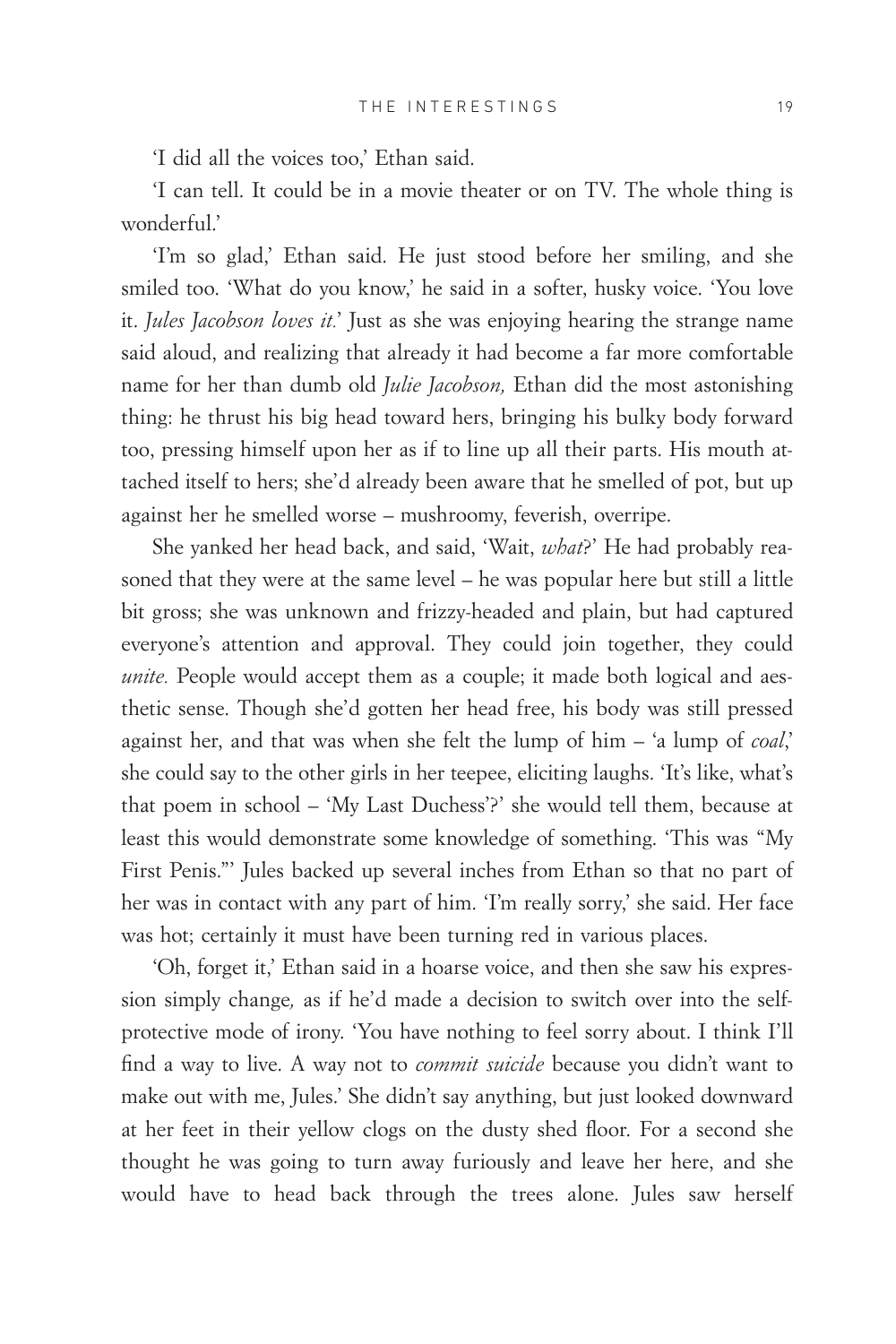stumbling over exposed tree roots, and eventually Gudrun Sigurdsdottir's sturdy flashlight would be used to find her in the woods, where she would be sitting against a tree, shaking. But then Ethan said, 'I don't want to be a dick about this. I mean, people have been rejected by other people since the dawn of time.'

'I've never rejected anyone before in my life,' Jules said fiercely. 'Al‑ though,' she added, 'I've never accepted anyone before either. What I mean is, it's never come up.'

'Oh,' he said. He stayed by her side as they trudged back up the hill to‑ gether. When they reached the top, Ethan turned to her, and she expected to be met with something sarcastic, but instead he said, 'Maybe the reason you don't want to do this with me isn't even because of *me.*'

'What do you mean?'

'You say you haven't rejected or accepted anyone before,' he said. 'You are one hundred percent inexperienced. So maybe you're just nervous. Your nervousness could be masking your real feelings.'

'You think so?' she asked, doubtful.

'Could be. It happens to girls sometimes,' he added, overstating his worldliness. 'So I have a proposition for you.' Jules waited. '*Reconsider*,' Ethan said. 'Spend more time with me and let's see what happens.'

It was such a reasonable request. She could spend more time with Ethan Figman, experimenting with the idea of being part of a couple. Ethan was special, and she did like being singled out by him. He was a genius, and that counted for a great deal with her, she understood. 'All right,' she finally told him.

'Thank you,' said Ethan. 'To be continued,' he added cheerfully.

Only when he'd dropped her off at her own teepee did he leave her. Jules went inside and stood getting ready for bed, pulling off her T‑shirt and unhooking her bra. Across the teepee Ash Wolf was already in bed, encased in her sleeping bag that was red flannel lined, with a repeating pattern of cowboys swinging lariats. Jules intuited that at one point it had probably belonged to her brother.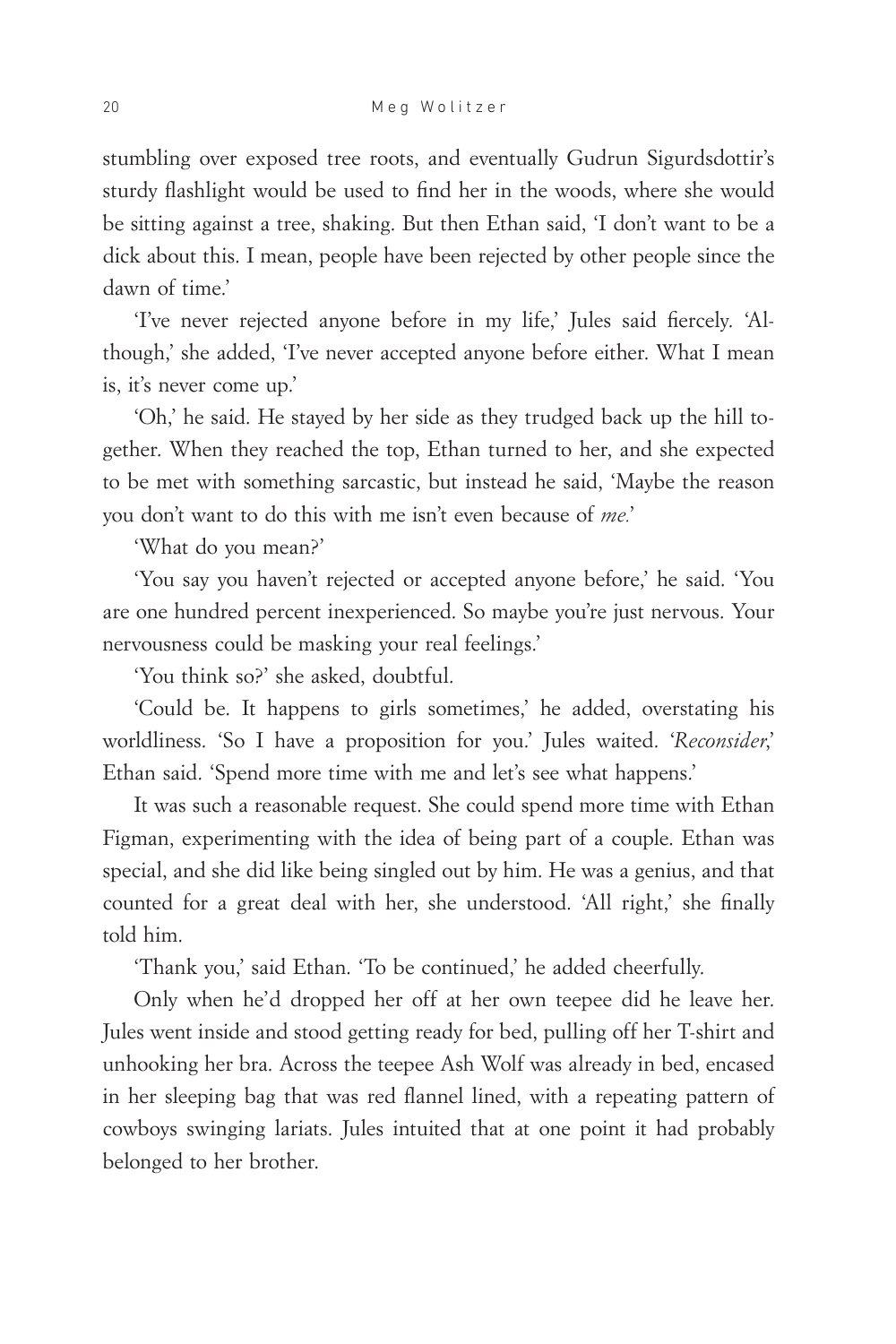'So where were you?' Ash asked.

'Oh, Ethan Figman wanted to show me one of his films. And then we started talking, and it just got – it's hard to explain.'

Ash said, 'That sounds mysterious.'

'No, it was nothing,' said Jules. 'I mean, it was something, but it was strange.'

'I know what they're like,' Ash said.

'What what are like?'

'Those moments of strangeness. Life is full of them,' Ash said.

'What do you mean?'

'Well,' said Ash, and she got out of her own bed and came to sit beside Jules. 'I've always sort of felt that you prepare yourself over the course of your whole life for the big moments, you know? But when they happen, you sometimes feel totally unready for them, or even that they're not what you thought. And that's what makes them *strange.* The reality is really different from the fantasy.'

'That's true,' Jules said. 'That's just what happened to me.' She looked with surprise at the pretty girl sitting on her bed; it seemed that this girl understood her, even though Jules had told her nothing. The whole evening was taking on various exquisite meanings.

A first kiss, Jules had thought, was supposed to magnetize you to the other person; the magnet and the metal were meant to fuse and melt on contact into a sizzling brew of silver and red. But this kiss had done nothing like that. Jules would have liked to tell Ash all about it now. She recognized that that is how friendships begin: one person reveals a moment of strangeness, and the other person decides just to listen and not exploit it. Their friendship did begin that night; they talked in this oblique way about themselves, and then Ash began struggling to scratch a mosquito bite on her shoulder blade, but she could hardly reach it, and she asked Jules if she could put some calamine lotion on it for her. Ash yanked down the collar of her nightgown in back, and Jules dotted on some of the bright pink fluid, which had the most recognizable odor imaginable, appetizing and overbearing at the same time.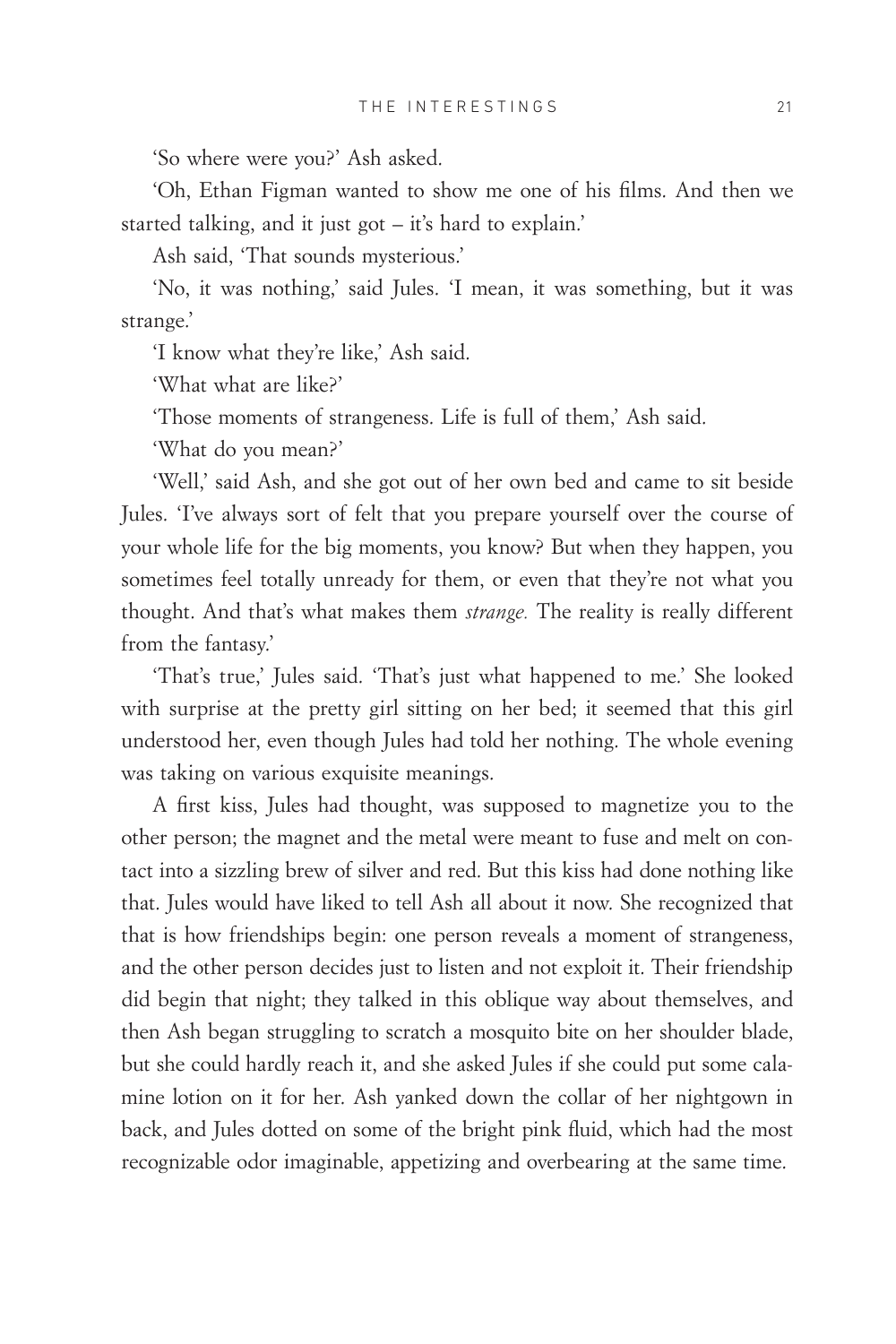'Why do you think calamine lotion smells like that?' Jules asked. 'Is it the *real* smell, or did some chemists just come up with this random smell for it in the laboratory, and now everyone thinks it's what it actually has to smell like?'

'Huh,' said Ash. 'No idea.'

'Maybe it's like pineapple Lifesavers,' Jules said.

'What are you talking about?'

'Well, they don't taste like actual pineapple at all. But we've gotten so used to it that we've come to think that that's the *real* taste, you know? And actual pineapple has basically fallen by the wayside. Except maybe in Hawaii.' She paused and said, 'I would give anything to try poi. Ever since I learned the word in fourth grade. You eat it with your hands.'

Ash just looked at her, and began to smile. 'Those are kind of weird observations, Jules,' she said. 'But in a good way. You're funny,' she added in a thoughtful voice, yawning. 'Everyone thought so tonight.' But it seemed as if *funny* was a distinct relief to Ash Wolf. Funny was the thing, other than calamine lotion, that she needed from Jules. Ash's family and her world were high-test, and here was this funny girl who was amusing and soothing and *touching,* really, in her awkwardness and her willingness. Nearby, the other girls in the teepee were having their own involved conversation, but Jules barely heard anything they said. They were just background noise, and the central drama was here between herself and Ash Wolf. 'You definitely make me crack up,' said Ash, 'but promise you won't make me *crack up*.' Jules didn't know what she meant, and then she did: Ash had awkwardly tried to make a joke, a pun. 'You know – don't ever make me go insane,' Ash explained, and Jules politely smiled and promised she wouldn't.

Distantly Jules thought of the girls she'd been friends with at home – their mildness, their loyalty. She saw all of them marching to their lockers at school, their corduroy jeans swishing, their hair fastened with barrettes or rubber bands or let loose in wild perms. All of them together, unnoticed, invisible. It was as though she was saying good-bye to those other girls now, here in the teepee with Ash Wolf sitting on her bed.

But the newly forming friendship was paused briefly by the presence of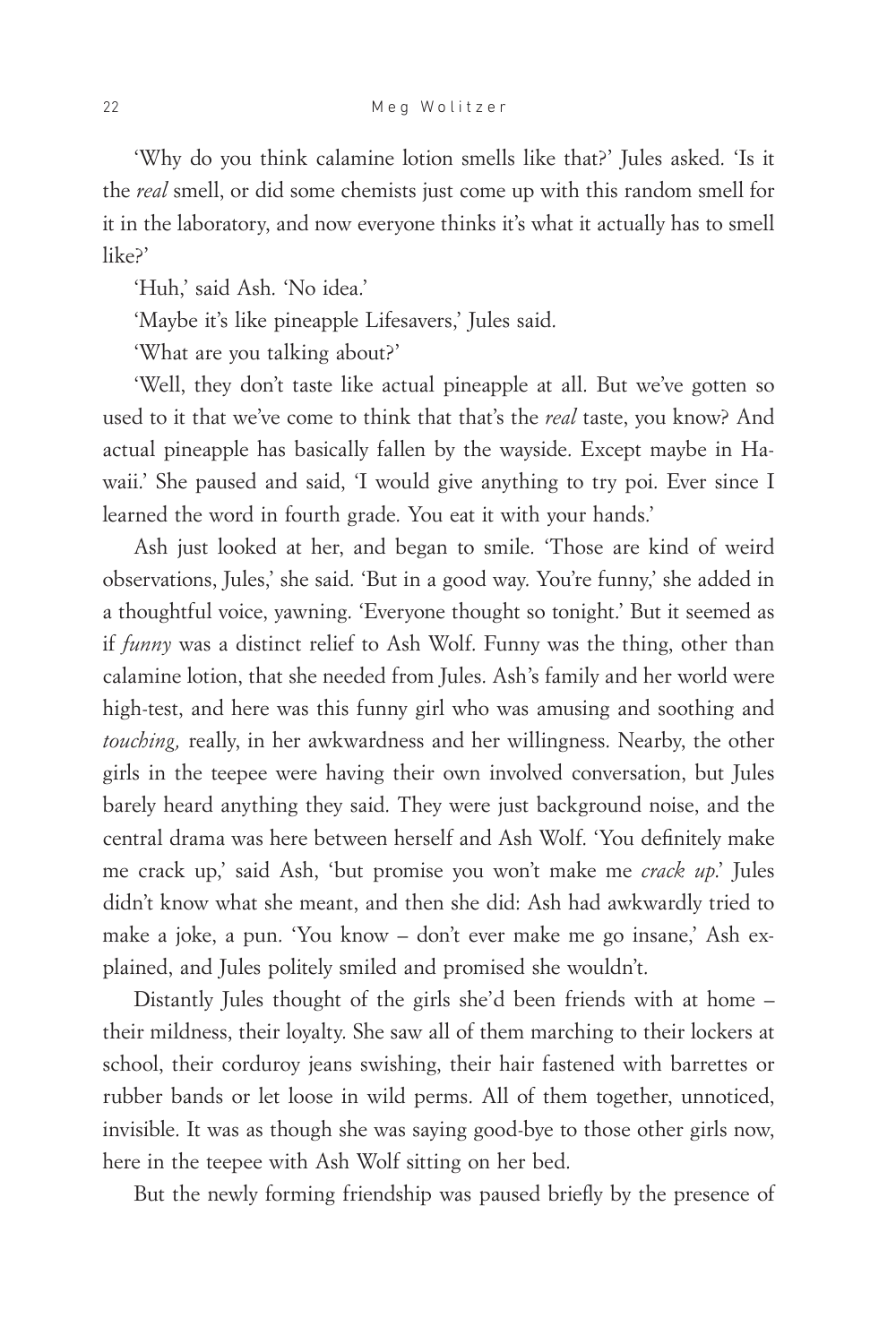Cathy Kiplinger, who moved into the center of the teepee, taking off her own big, complicated bra and unharnessing her duo of woman-sized breasts, distracting Jules with the thought that these spheres inside this conical build– ing were the equivalent of a square peg in a round hole. Jules wished Cathy weren't here at all, and that Jane Zell wasn't here either, or somber-faced Nancy Mangiari, who sometimes played the cello as if she were performing at the funeral of a child.

If it were just Jules and Ash, she would have told her everything. But the other girls were circling, and now Cathy Kiplinger, dressed only in a long pink T‑shirt, was passing around a huckleberry crumble purchased at the bakery in town that afternoon, and a warped fork from the dining hall. Someone – could it have been silent Nancy? Or maybe Cathy? – said, 'God, it tastes like sex!' and everyone laughed, including Jules, who wondered if sex, when it was really good, actually offered the pleasures of a huckleberry crumble – all goo and give.

The subject of Ethan Figman was now lost for the night. The crumble went around a few times, and everyone's lips became tribally blue, and then the girls lay down in their separate beds and Jane Zell told them about her twin sister who had a shocking neurological disorder that sometimes caused her to slap herself in the face over and over.

'Oh my God,' said Jules. 'How awful.'

'She'll be sitting there, just totally calm,' said Jane, 'and she suddenly starts to smack herself. Wherever we go, she makes a scene. People freak out when they see it. It's horrible, but I'm used to it by now.'

'You get used to whatever you get,' Cathy said, and they all agreed. 'Like, I'm a dancer,' Cathy continued, 'but I have these enormous boobs. It's like carrying around sacks of mail. But what am I supposed to do? I still want to be a dancer.'

'And you should try to do what you want,' Jules said. 'We should all try to do whatever we want in life,' she added with sudden and unexpected conviction. 'I mean, what is the point otherwise?'

'Nancy, why don't you take out your cello and play us something,' Ash said. 'Something with atmosphere. Mood music.'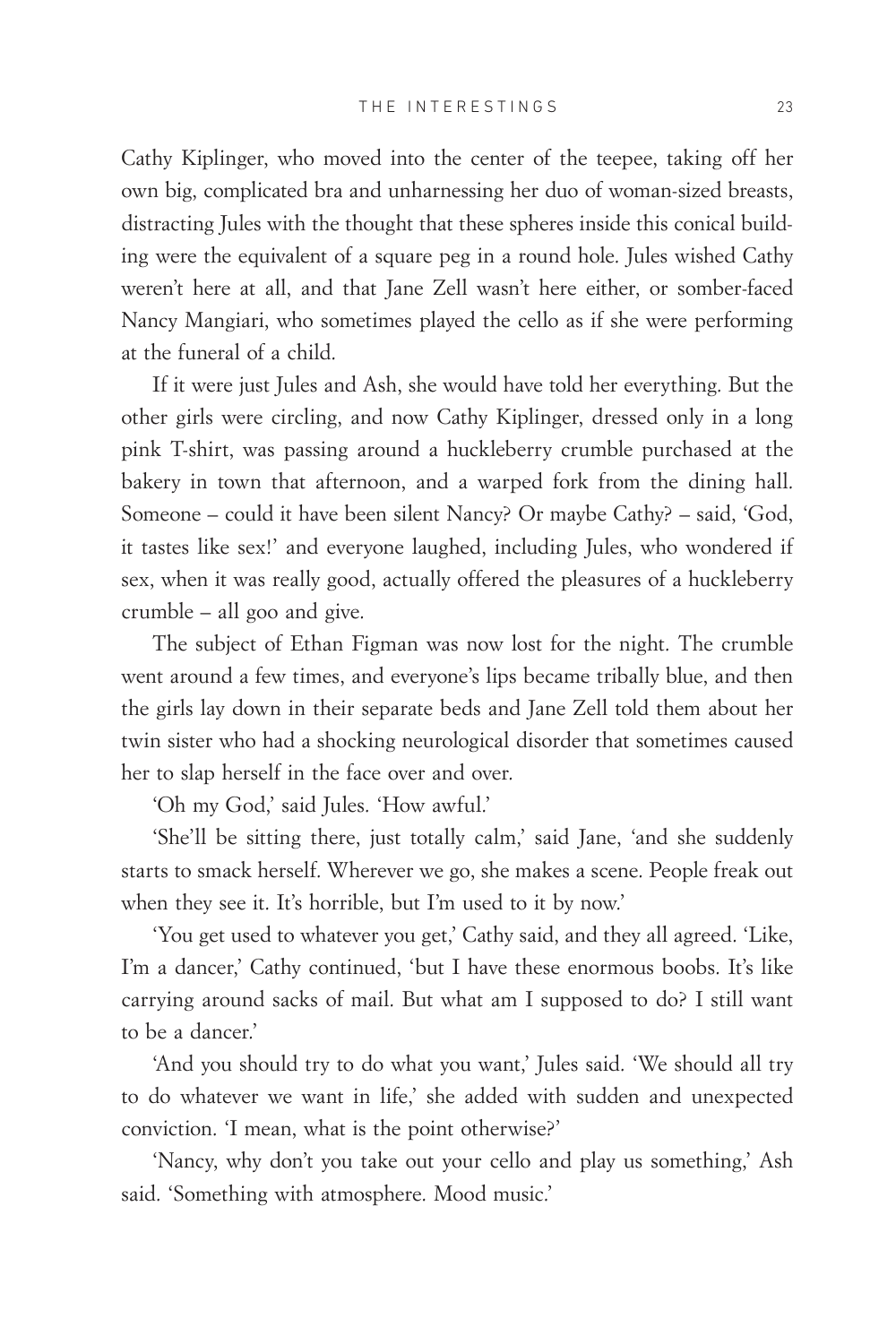Even though it was late, Nancy got her cello from the storage area and sat on the edge of her bed, her bare legs opened wide, intently playing the first movement of a cello suite by Benjamin Britten. As Nancy played, Cathy stood on someone's camp trunk, her head perilously near the slant of the ceiling, and she began to perform a slow, free-form routine like a go‑go dancer in a cage. 'This is what guys like,' Cathy said confidently. 'They want to see you move. They want your boobs to swing a little, as if you could hit them in the head with them and knock them unconscious. They want you to behave like you have *power,* but also like you know they'd win the battle if it ever came down to it. They are so predictable; all you have to do is move your hips in a kind of swivel, and get a kind of jiggle rhythm going, and they're completely under the influence. It's like they're cartoon characters with eyeballs popping out of their heads on springs. Like something Ethan would draw.' Beneath the pink T‑shirt her body moved in snake segments, and once in a while the shirt would ride up so that the vaguest hint of pubic darkness was revealed.

'We are the modern music and porn teepee!' Nancy cried with glee. 'A full-service teepee, to meet every male's artistic and perverted needs!'

All the girls felt fired up, overstimulated. The stark music and the laughter, drifting from the teepee and scribbling among the trees, headed toward the boys, a message in the darkness before lockdown. Jules thought of how she was nothing like Ethan Figman. But she was nothing like Ash Wolf ei‑ ther. She existed somewhere on the axis *between* Ethan and Ash, slightly disgusting, slightly desirable – not yet claimed by one side or the other. It was right not to have agreed to go over to Ethan's side just because he had wanted her to. As he'd said, she had nothing to feel sorry about.

Over the following few weeks of the eight-week season, Jules and Ethan spent a great deal of time alone together. When she wasn't with Ash, she was with him. Once, sitting with him by the swimming pool at dusk, with a couple of bats soaring around the chimney of the Wunderlichs' big gray house across the road, she told him about her father's death. 'Wow,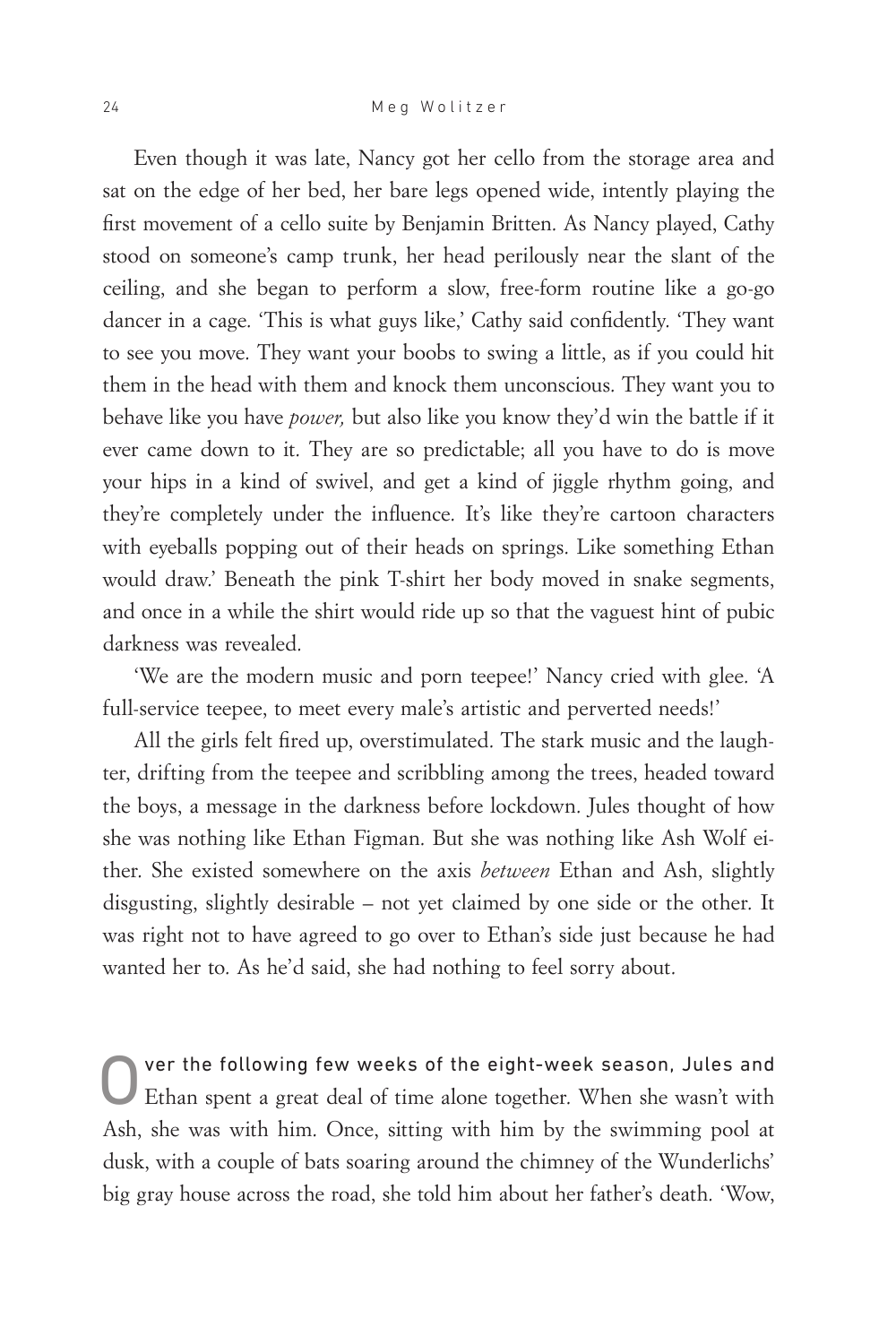he was only forty-two?' Ethan said, shaking his head. 'Jesus, Jules, that's so young. And it's just so sad that you'll never see him again. He was your *dad*. He probably used to sing you all these little songs, am I right?'

'No,' said Jules. She let her fingers drape through the cold water. But then suddenly she remembered that her father had sung her one song, once. 'Yes,' she said, surprised. 'One. It was a folk song.'

'Which one?'

She began to sing in an unsteady voice:

*Just a little rain falling all around, ' The grass lifts its head to the heavenly sound, Just a little rain, just a little rain, What have they done to the rain?'*

She stopped abruptly. 'Go on,' Ethan said, and so, embarrassed, Jules continued:

*Just a little boy standing in the rain, ' The gentle rain that falls for years. And the grass is gone, The boy disappears, And rain keeps falling like helpless tears, And what have they done to the rain?'*

When she was finished, Ethan just kept looking at her. 'That killed me,' he said. 'Your voice, the lyrics, the whole thing. You know what that song's about, right?'

'Acid rain, I think?' she said.

He shook his head. 'Nuclear testing.'

'Do you know *everything*?'

He shrugged, pleased. 'See,' he told her, 'I heard that back when it was written, when Kennedy was president, the government had been doing all this aboveground nuclear testing, which put strontium ninety into the air.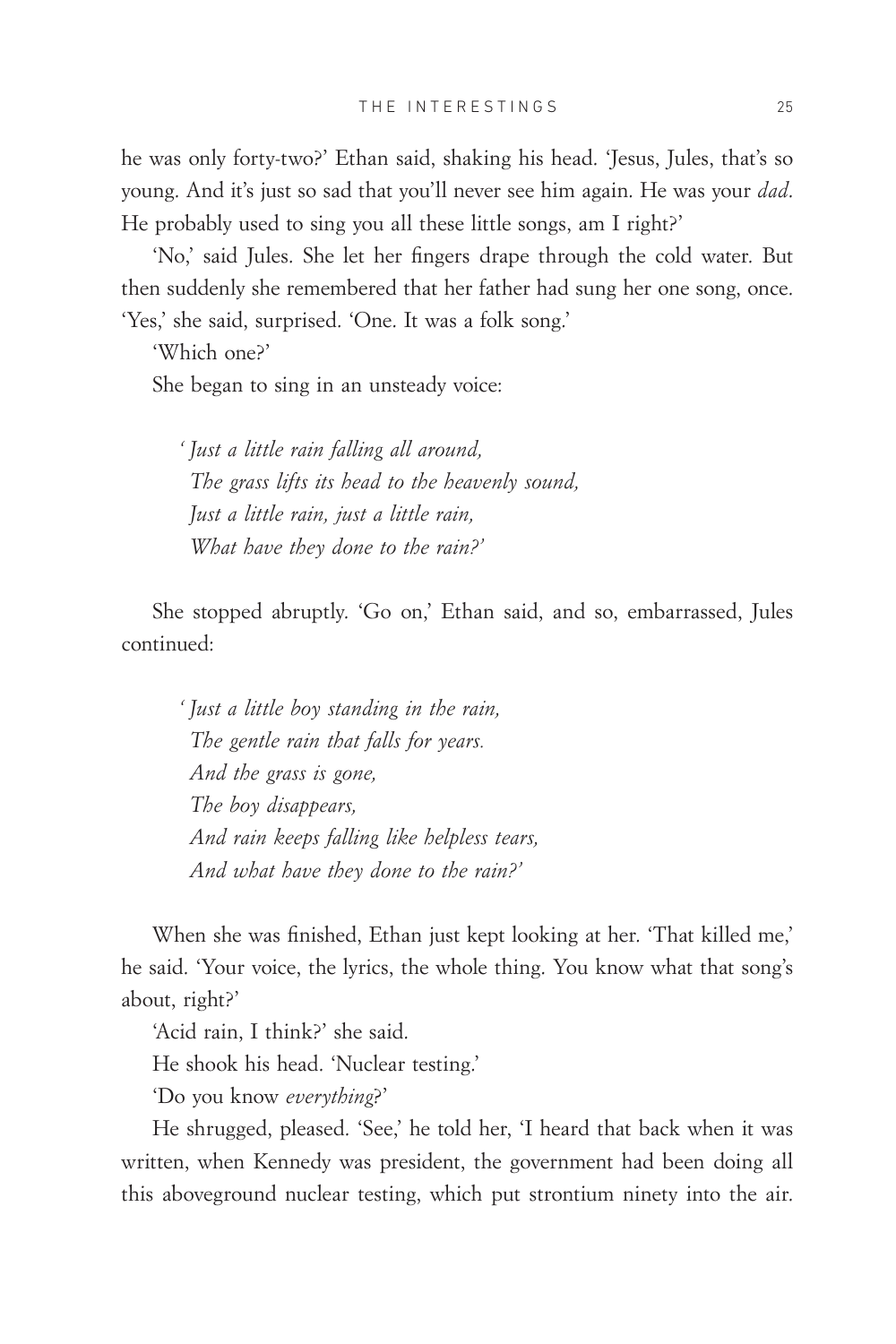And the rain washed it down into the ground, and it got into the grass, where all the cows ate it and then gave milk, which children drank. Little radioactive children. So this was a protest song. Your dad was political? A lefty?' he said. 'That's very cool. My dad is a bitter slug ever since my mom left. You know the fighting that Wally Figman's parents do in my cartoons? The shrieking and wailing? I think you can guess where I get my ideas.'

'My father wasn't political,' said Jules. 'And he definitely wasn't a lefty, at least not in a big way. I mean, he was a Democrat, but he certainly wasn't radical,' she said, with a laugh at the absurdity of this idea. But she clipped off her own laugh as she thought of how she hadn't known her father all that well. He had been Warren Jacobson, a quiet man, a ten-year employee of Clelland Aerospace. He'd once told his daughters, without their having asked, 'My job does not define me.' But Jules hadn't asked him what did define him. She had almost never asked him anything about himself. He was thin, fair-haired, burdened, and now he was dead at forty-two. So she began to get stirred up thinking of how she would never know him very well. And then she and Ethan were crying together, which led to inevitable kissing, which wasn't nearly as bad this time, because they both tasted identically of mucus, and it didn't matter to Jules that she didn't feel excited. Instead, she felt mostly desperate thinking about her father being dead. Ethan intuited that this was the exact kind of foreplay Jules Jacobson required.

They went along like this, and she came to expect that they would sometimes go off together and have such moments. In this and other ways, Jules's life was changing rapidly here, advancing like a flip-book. She'd been *no one*, and now she was right in the middle of this group of friends, admired for her previously unknown sly humor. Jules was a source of interest to all of them, and she was Ash's great friend and Ethan's object of worship. Also, since she'd been here, she'd instantly become an *actress,* trying out for plays and getting parts. She hadn't even wanted to audition at first. 'I'm not nearly as good as you,' she'd said to Ash, but Ash had advised, 'You know the way you are when you're with all of us? How great it is? Just be that way onstage. Come out of yourself. You have nothing to lose, Jules. I mean, if not now, when?'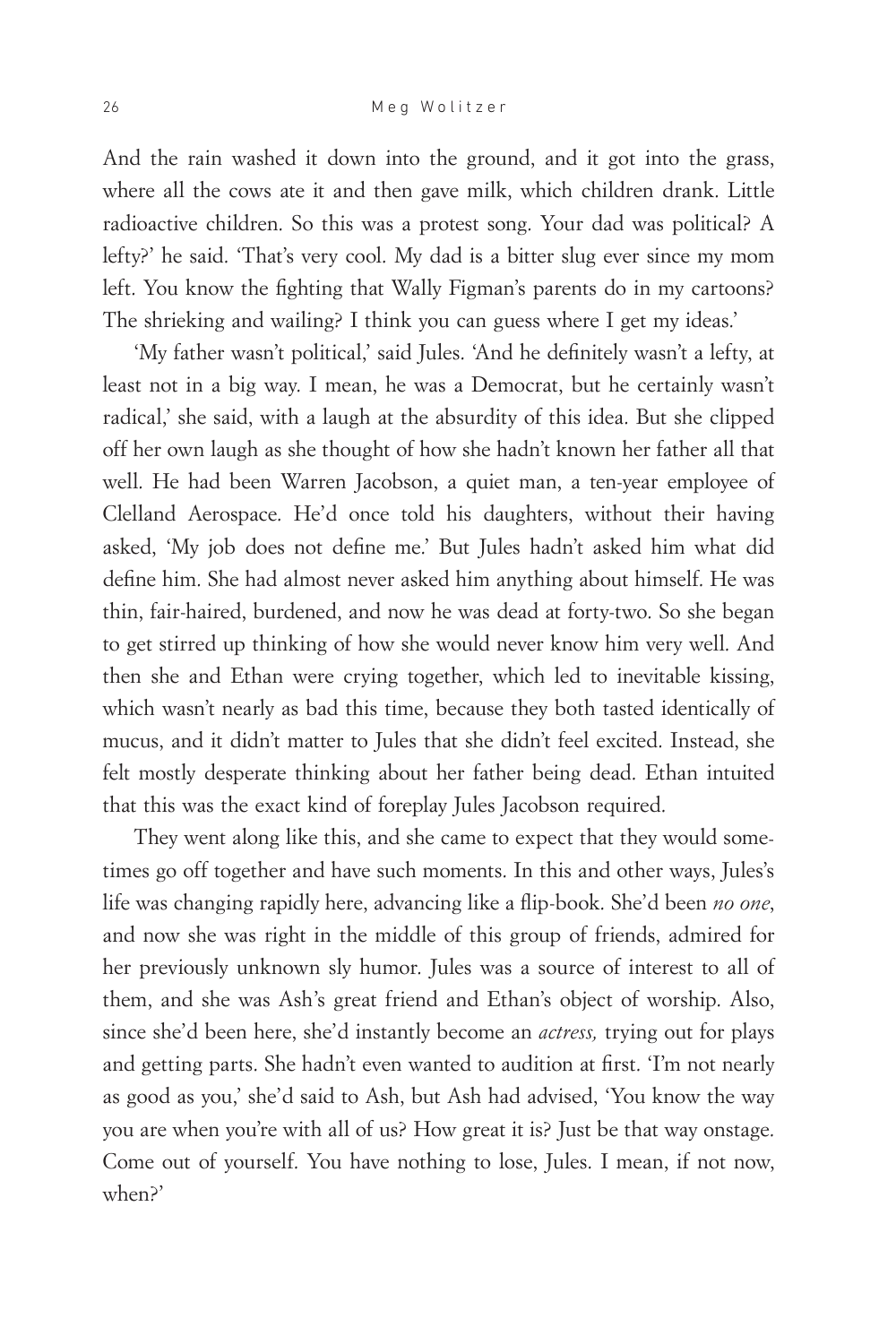The theater department would be putting on Edward Albee's *The Sandbox*, and Jules was given the part of Grandma. She played the role as an ancient but lively crone, talking in a voice that she didn't know she had. Ethan had given her voice lessons, telling her how he came up with voices for *Figland*. 'What you want to do,' he'd said, 'is speak it exactly the way you hear it in your head.' She played a woman older than anyone she'd ever known; at the performance, two actors carried her onstage and set her down gently. Even before Jules started speaking, but just made vague cud-chewing facial movements, the audience began to laugh, and the laughter fed upon itself in the way it sometimes did, so that by the time she spoke her first line, a couple of people in the audience were snorting in laughter, and one excitable counselor almost seemed to be shrieking. Jules *killed,* everyone said when it was over. She absolutely killed.

The laughter seduced her that time and every time afterward. It made her stronger, more serious, poker-faced, determined. Later, Jules would think that the rolling, appreciative laughter of the audience at Spirit-in-the-Woods had cured her of the sad year she'd just gotten through. But it wasn't the only element that had cured her; the whole place had done that, as though it was one of those nineteenth-century European mineral spas.

One night, the entire camp was instructed to gather on the lawn; no other information was given. 'I bet the Wunderlichs are going to announce that there's been an outbreak of syphilis,' someone said.

'Or maybe it's a tribute to Mama Cass,' someone else said. The singer Cass Elliot of the Mamas and the Papas had died a few days earlier, supposedly having choked to death on a ham sandwich. The ham sandwich would turn out to be a rumor, but the death was real.

'When is it going to start? The natives are restless,' said Jonah as they all waited.

Ethan and Jules sat together on a blanket on the hill and waited. He leaned his head against her shoulder, wanting to see what she would do; at first, she did nothing. Then he moved his head down into her lap, settling himself in and looking up at the darkening sky and the jumpy Japanese lanterns strung on wires between trees. As if cued to do so, Jules began to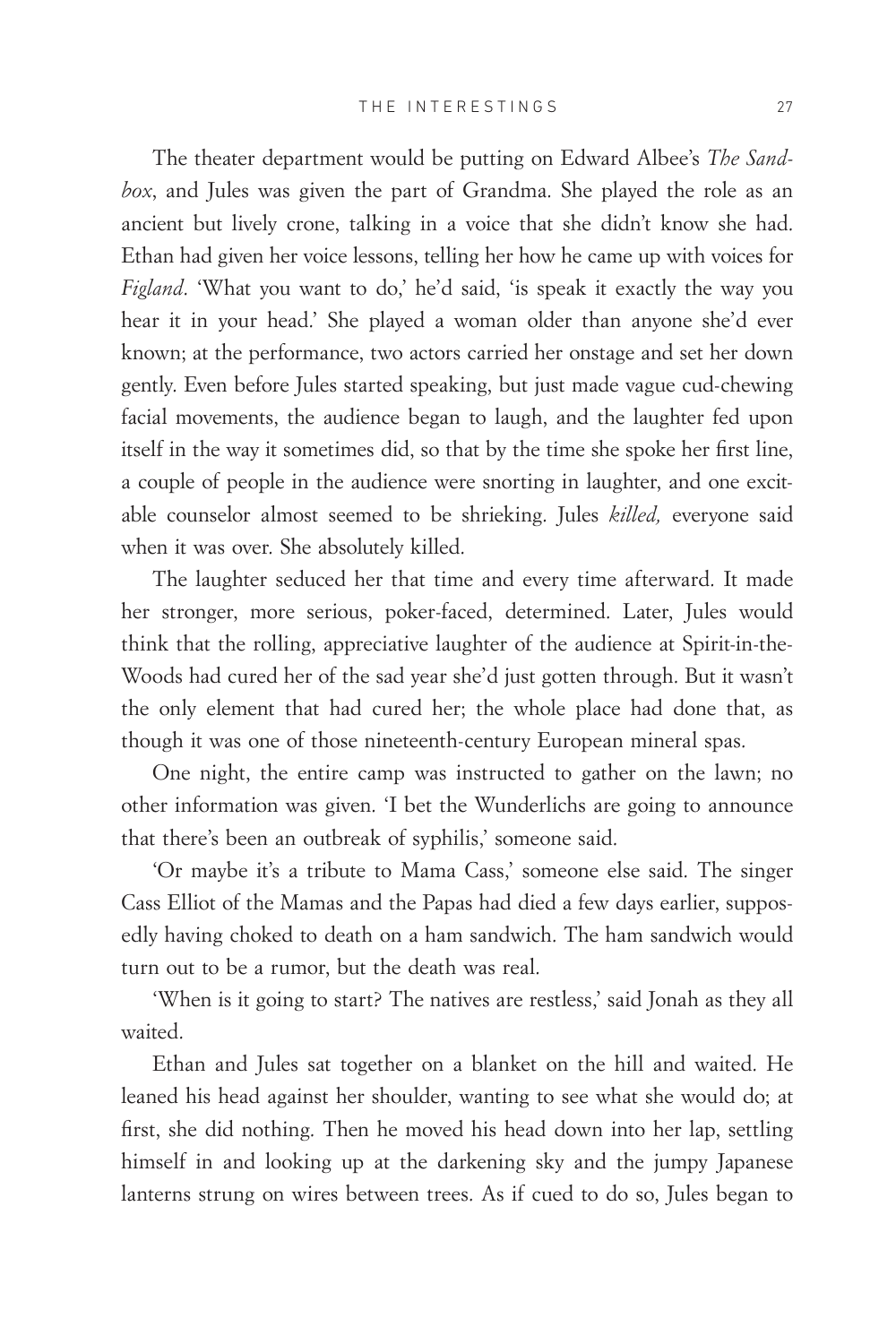stroke his head of curls, and each time she did, his eyes closed in happiness.

Manny Wunderlich appeared before everyone and said, 'Hello, hello! I know you're all wondering what's going on, and so without further ado I'd like to introduce our very special surprise guest.'

'Look,' said Ash from down the row, and Jules craned between the people in front of her to see a woman in a sunset-colored poncho carrying a guitar by its neck, picking her way across the grass to take her place on a platform. It was Jonah's famous folksinger mother, Susannah Bay! In person she was beautiful in the way of very few mothers, her hair long and black and straight – the opposite of Jules's mother with her acorn-cap hairdo and Dacron pantsuits. The crowd cheered her.

'Good evening, Spirit-in-the-Woods,' said the folksinger into a microphone when everyone was quiet. 'Are you having a great summer?' A series of affirmative calls rose up. 'Believe me, I know this is the best place on earth. I spent a couple of summers here too. Nothing is as close to heaven as this little patch of land.' Then she strummed hard on her guitar and began to sing. In person her voice was as strong as it sounded on her albums. She sang several songs that everyone knew, and some folk standards to which the audience was invited to sing along. Before her last song, she said, 'I've brought an old friend with me tonight who happened to be in the neighborhood, and I'd like to invite him to join me now. Barry, would you come on up? Barry Claimes, everybody!'

To applause, the terrier-bearded folksinger Barry Claimes, formerly of the sixties trio the Whistlers, and, as it happened, briefly Susannah Bay's boyfriend back in the summer of '66, came up beside her with a banjo strapped around him. 'Hello, my lads and ladies!' he called out to the crowd. Though the Whistlers had all worn peaked caps and turtlenecks in concert and on their album covers, Barry had abandoned both when he struck out on his own in 1971. These days, he tucked his wavy brown hair behind his ears and wore soft, checkered shirts that made him look like a mild mountaineer. He waved modestly to the campers and then began to play his banjo while Susannah played her guitar. The two instruments came together and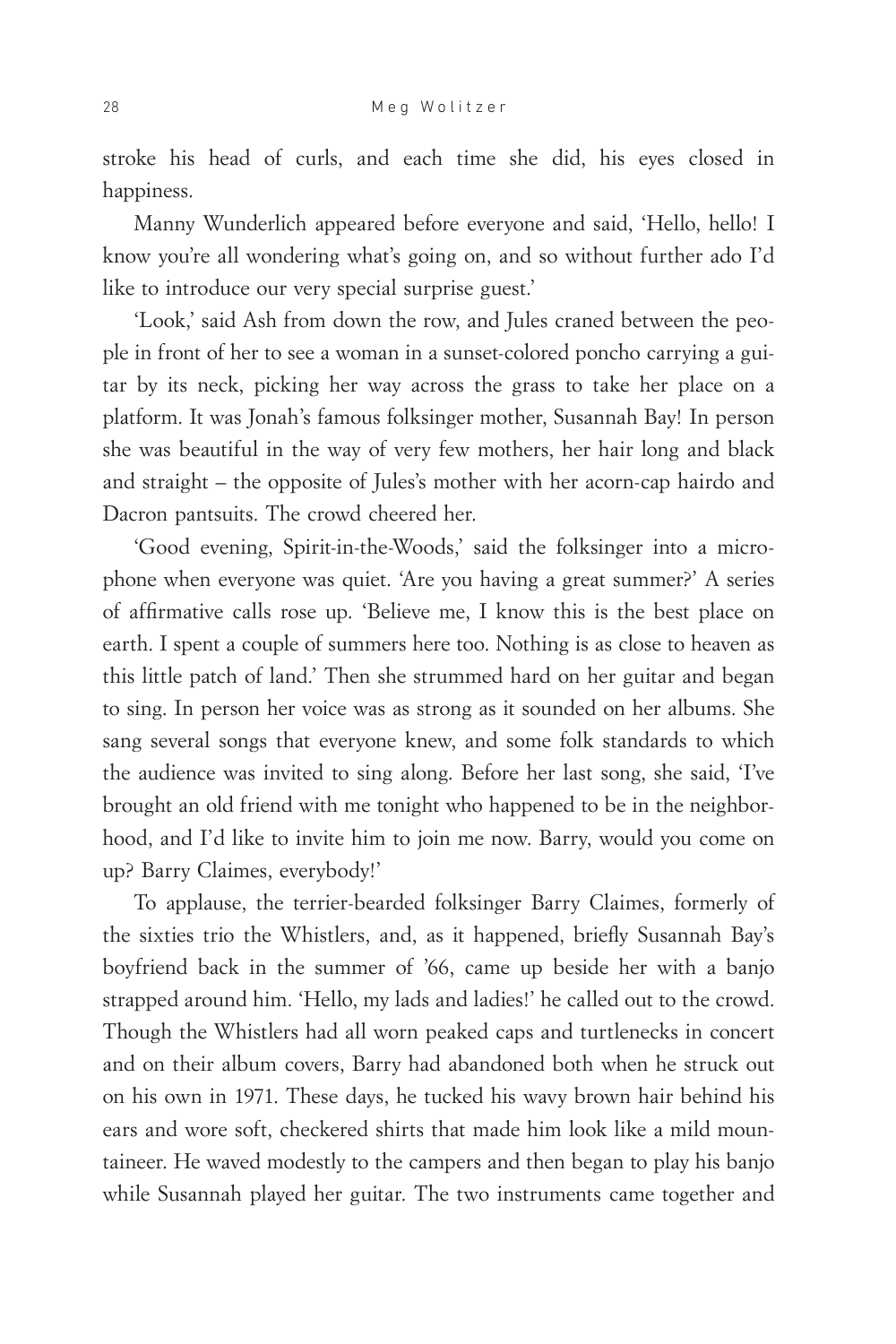then backed off shyly, then came together again, finally forming the preamble to Susannah's signature song. Quietly at first, then more forcefully, she began to sing:

*I've been walkin' through the valley, and I've been walkin' ' through the weeds And I've been tryin' to understand just why I could not meet your needs. Did you want me to be like she was? Is that all that was in your heart? A prayer that the wind would carry us . . . Carry us . . . apart . . .'*

After the performance, which was full of feeling and warmly received, everyone stood around and ladled up pink punch from a big metal bowl. Tiny fruit flies twittered on the surface of the punch, but mostly no one could see the rest of the bugs in the descending dark. The number of them ingested that summer was formidable: bugs in punch bowls, in salads, even scarfed down on the inhale in openmouthed sleep at night. Susannah Bay and Barry Claimes mingled with the campers. The two old friends and ex-lovers, moving among the crowd of teenagers, looked happy, flushed, natural – elder-statesman countercultural figures who were treated with appreciation.

'Where's Jonah?' someone asked. A girl said she'd heard he'd slipped out during his mother's concert and gone to his teepee, complaining of nausea; several people said it was a shame he didn't feel well on this night of all nights. Looking at Susannah, it was easy to see the origins of Jonah's beauty, though it was more tentative and unassuming in its boy form.

Jules felt excited and stiff standing not too far from Jonah's mother. 'I've never been near someone *famous*,' she whispered to Ethan, knowing that she sounded like a hick but not minding. She was relaxed around Ethan by now, and she was also relaxed around Ash. It still shocked Jules that the lovely, delicate, sophisticated girl in her teepee chose to spend so much time with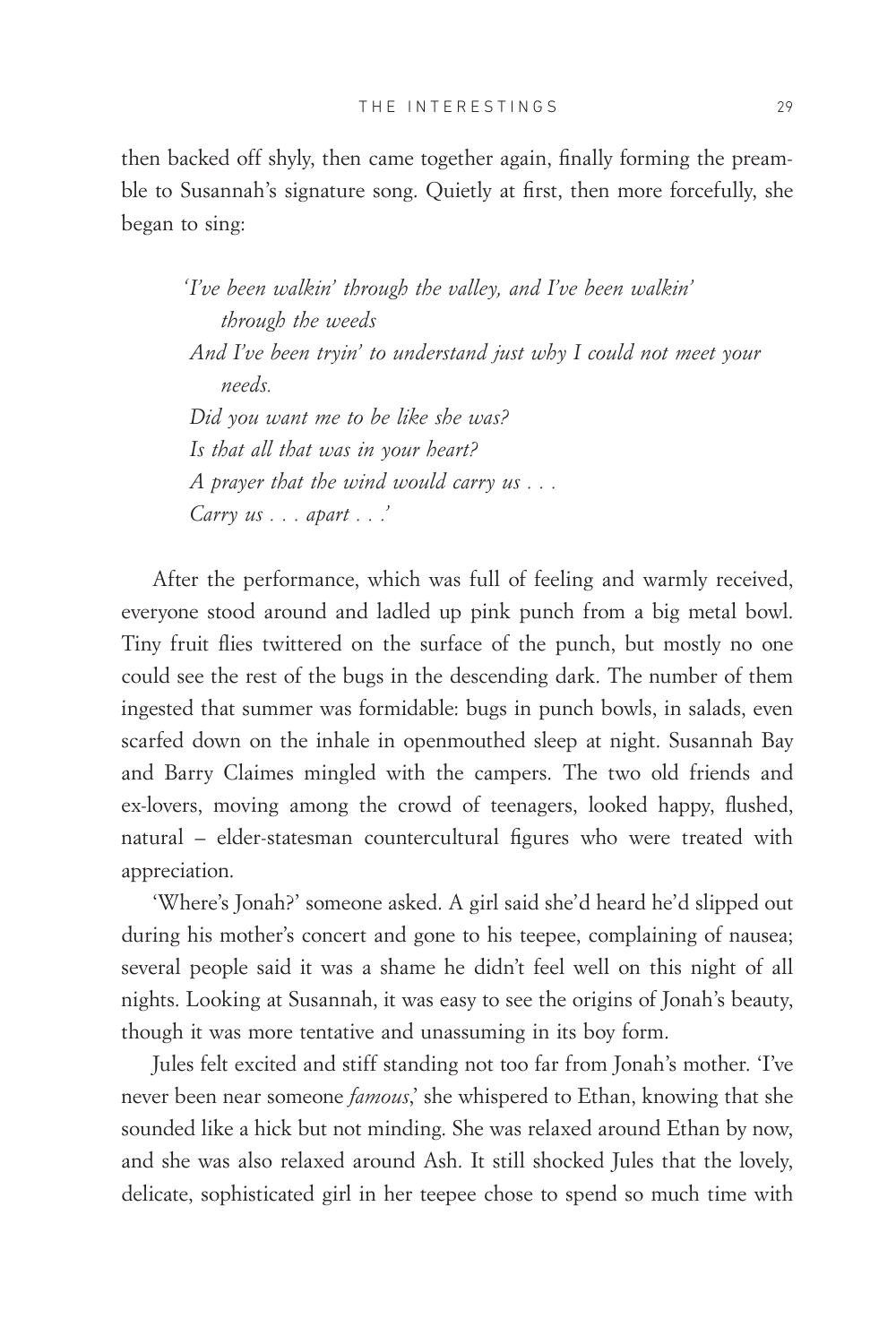her, but their friendship was indisputably easy, open, and real. At night Ash sat at the foot of Jules's bed before they went to sleep; Jules cracked her up often but listened well to her too; Ash was observant and offered guidance about a range of subjects, though never bossily. They sometimes whispered for so long after lights-out that the other girls had to shush them.

Now, after the concert, Ethan sipped his punch like it was brandy from a snifter, and when he was done he tossed his paper cup into a bin, and dropped his arm upon Jules's shoulder. 'The way Susannah sings "The Wind Will Carry Us" is so sad,' he murmured.

'Yeah, it really is.'

'It makes me think of the way people devote their lives to each other, and then one of them just leaves, or even dies.'

'I hadn't thought of it that way,' said Jules, who had never understood those lyrics, in particular how a single wind could carry two people apart*.* 'I know this sounds picky, but wouldn't the wind carry them *together*?' she asked. 'It's *one* breeze. It just blows one way, not two.'

'Huh. Let me think about it.' He thought briefly. 'You're right. It doesn't make sense. But still, it's very melancholy.'

He was somber, watching her, seeing if the melancholy mood could make her respond to him again. When he kissed her moments later as they stood slightly away from everyone else, she didn't stop him. He was ready, like a doctor who's given his patient a little bit of an allergen in the hopes of triggering a reaction. He wrapped his arms around her, and Jules willed herself to want him as her boyfriend, for he was brilliant and funny and would always be kind to her and would always be ardent. But all she could feel was that he was her *friend*, her wonderful and gifted friend. She had tried so hard to respond to him, but she knew now that it probably wouldn't ever happen. 'I can't keep trying,' she said all in a flood, unplanned. 'It's too hard. It's not what I want to do.'

'You don't know what you want,' said Ethan. 'You're confused, Jules. You've had a major loss this year. You're still feeling it in stages – Elisabeth Kübler-Ross and all that. Hey,' he added, 'she's got an umlaut too.'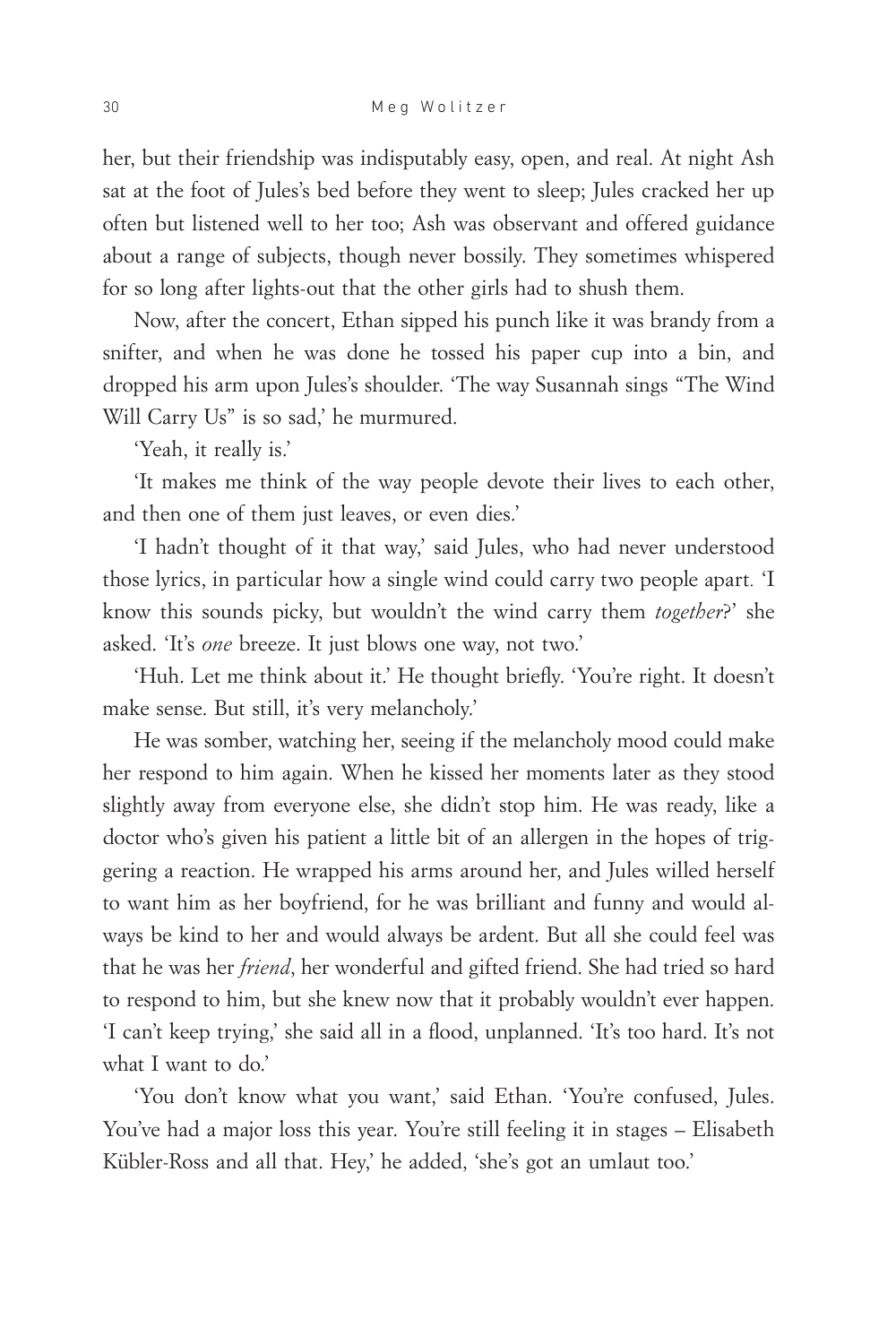'This isn't about my father, okay, Ethan?' Jules said, a little too loud, and a few people looked over at them in curiosity.

'Okay,' Ethan said. 'I hear what you're saying.'

Galloping into the lantern light at that moment came Goodman Wolf, along with a pouting ceramicist from Girls' Teepee 4 who always had clay under her fingernails. They stopped on the edge of the circle and the girl tipped her head up toward his, and Goodman leaned down and then they kissed, their faces both dramatically lit. Jules watched as Goodman's mouth pulled away with what she could swear, even from a distance, was a smear of the girl's colorless lip gloss on his lips, like butter, like a prize. Jules imagined exchanging Ethan's face and body parts with those of Goodman. She even imagined debasing herself with Goodman in some crude, Figland-type way. She pictured cartoon drops of sweat flying out from their joined and suddenly naked selves. Thinking about this, she was suffused with a blast of sensation like the light from Ethan's projector. Feelings could come over you in a sudden wild sweep; this was something she was learning at Spirit-in-the-Woods. She could never be Ethan Figman's girlfriend, and she was right to have told him she would no longer try. It would have been exciting to be Goodman Wolf's girlfriend, of course, but that wasn't going to happen ei‑ ther, ever. There would be no pairing off this summer, no passionate subsets formed, and though in some ways this was sad, in other ways it was such a relief, for now they could return to the boys' teepee, the six of them, and take their places in that perfect, unbroken, lifelong circle. The whole teepee would quake, as though their kind of irony, and their kind of conversation and friendship, was so strong it could actually make a small wooden building chug and sway in preparation for liftoff.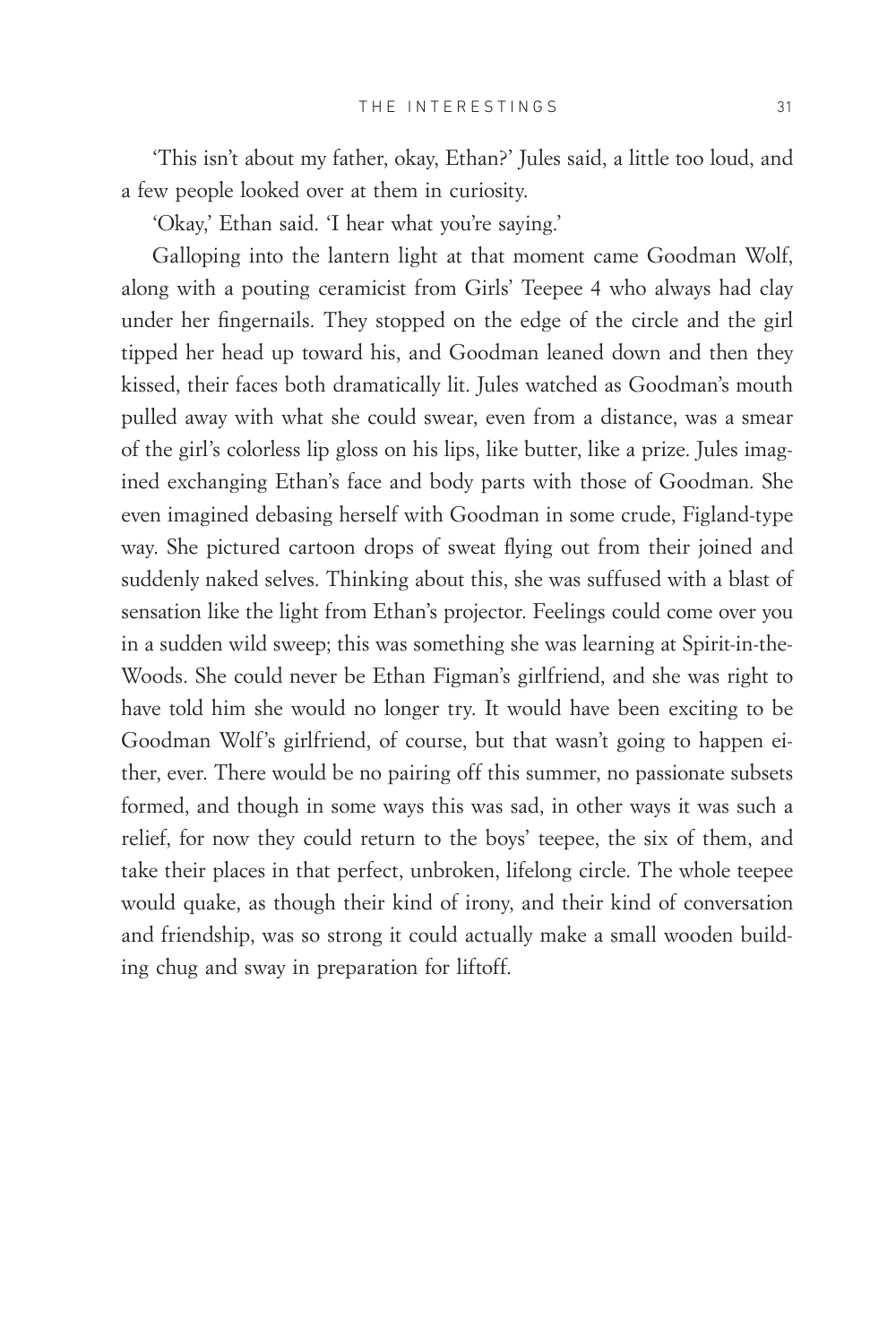## T w o

alent, that slippery thing, had been the frequent subject of dinner conversation between Edie and Manny Wunderlich for over half a century. They never tired of it, and if someone studied word dinner conversation between Edie and Manny Wunderlich for over half a century. They never tired of it, and if someone studied word frequency in the dialogue of this now elderly couple, they might note that *talent* kept appearing; though really, Manny Wunderlich thought as he sat in the underheated dining room of the big gray house off-season, occasionally when they said it, they meant 'success.'

'She became a great talent,' his wife was saying as she served him a spoonful of potato, banging the spoon against his plate to release it, though it apparently did not want to be released. When they first met in Greenwich Village at a party in 1946, she was a modern dancer, and she leapt around her bedroom on Perry Street wearing just a bedsheet, with ivy twined in her hair. In bed, the callused bottoms of her feet were sharp against his legs. Edie was a gorgeous, avant-garde girl back in the day when that could be a full-time occupation, but in marriage she slowly became less wild. To Manny's great disappointment, though, her domestic skills didn't rise to the fore as her sexual and artistic ones receded. Edie proved to be a dreadful cook, and throughout their life together the food she prepared was often like poison. When they opened Spirit-in-the-Woods in 1952, they both knew that finding an excellent cook would be essential to the enterprise. If the food wasn't good, then no one would want to come. Edie's shy second cousin Ida Steinberg, a survivor of 'that other kind of camp,' as someone had tastelessly said, was hired; and in the summertime the Wunderlichs ate like royalty, but in the off-season, when Ida only worked occasionally, for special events, they generally ate like two people in a gulag. Glutinous stews, potatoes in various iterations. The food was bad but the conversation was vigorous as they sat and talked about many of the campers who had come through these stone gates and slept in these teepees.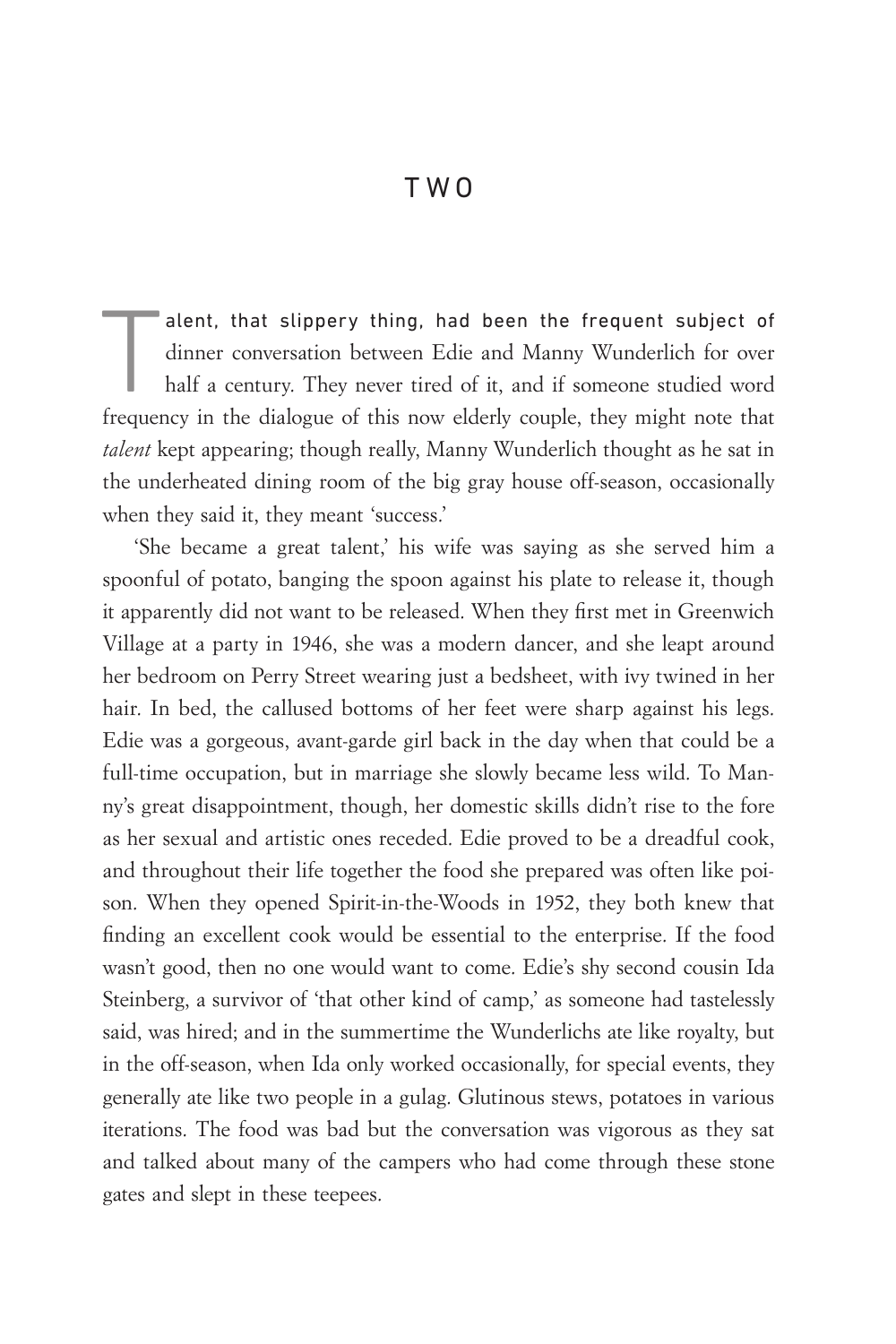Lately, as the year 2009 came to a close, they could no longer remember all of them, or even most of them, but the coin-bright ones shone through the murk of the Wunderlichs' memory.

Manny had unconsciously begun grouping the campers over the decades into categories. All he needed was a name, and then the thought process and classification could begin. '*Who* became a great talent?' he asked.

'Mona Vandersteen. You remember her. She came for three summers.'

Mona Vandersteen? *Dance*, he suddenly thought. 'Dance?' he said tentatively.

His wife looked at him, frowning. Her hair was as white as his hair and his out-of-control eyebrows, and he could not believe that this thick, tough old pigeon was the same girl who'd loved him the way she had done back on Perry Street just after the Second World War. The girl who'd sat on a bed with a white iron headboard and parted her labia in front of him; he had never before *seen* such a sight, and his knees had almost given out. She had sat there, opening herself like little curtains and smiling at him as though this was the most natural behavior in the world. He'd just stared at her, and she'd said, 'Well? Come on!' without any indication of shyness.

Like a giant Manny had crossed the room in one big step, throwing himself upon her, his hands trying to part her further, to split her and yet own her at the same time – conflicting goals that somehow got worked out over the next hour in that bed. She grasped the rails of the headboard; she opened and closed her legs upon him. He thought she might kill him accidentally or on purpose. She was wild that day and for a long time afterward, but then eventually the wildness faded.

The only part that now remained of that slight, flexible girl was the cheese-grater texture of the heels of her feet. Her body had been stocky since the early 1960s, and it wasn't childbirth that had done this; the Wunderlichs had been unable to conceive, and though there was pain in this fact, it had been blunted over time by all the teenagers who came through Spirit-inthe-Woods. Edie, back in late middle age, seemed to have been physically rebuilt in the image of a pyramid; no, she was built, Manny realized one day, like one of the teepees they could see out their window across the road – one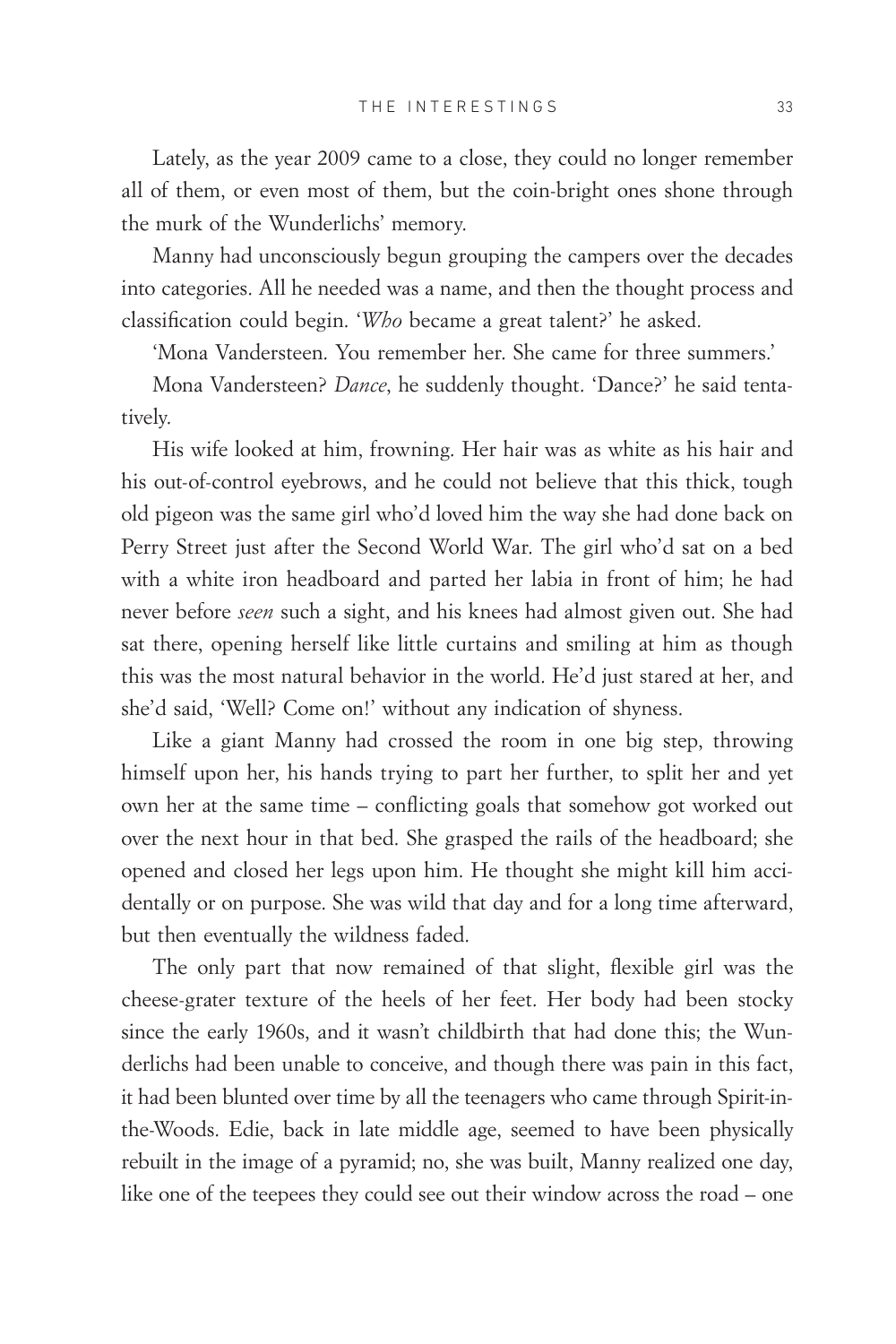of the teepees that had lasted all this time and never needed repair, never needed *anything*, because they were so primitive and basic and self-contained.

'Mona Vandersteen was not a dancer,' Edie said now. 'Think again.'

Manny closed his eyes and thought. Various girls from camp obediently appeared before him like the Muses: dancers, actresses, musicians, weavers, glassblowers, printmakers. He pictured one particular girl with her arms thrust into a bucket of purple dye. Now he felt an old twitch and stir in his hiked-up trousers, though this was only phantom-limb arousal, since he was on hormones for prostate cancer and had budding breasts like a girl and hot flashes of the kind that his fairly stupid mother used to complain about as she fanned herself with a copy of *Silver Screen* magazine in their Brooklyn apartment. Manny was a physical disaster now, chemically *castrated* – his young doctor had actually, cheerfully used that word – and almost nothing got him going anymore. He thought of the name Mona Vandersteen, and a new image rushed to meet him.

'Yes, she had wavy blond hair,' he said to his wife with false certainty. 'Back in the 1950s, she was one of the earliest group of campers. Played flute and went on to join . . . the Boston Symphony Orchestra.'

'It was the sixties,' Edie said, seeming a little annoyed. 'And oboe.' 'What?'

'She played the oboe, not the flute. I remember this, because she had reed breath.'

'What is reed breath?'

'Didn't you ever notice that the woodwind players who use reeds always have a certain kind of bad breath? You never noticed this, Manny? Really?'

'No, Edie, I did not. I never noticed her breath, or anyone else's,' he said piously. 'I just remember that she was so talented.' Also he remembered that she'd had narrow hips and a big, pleasing ass, but this he did not add.

'Yes,' Edie said, 'she was very talented.' Together they ate their potatoes under a shimmer of brown sauce and individually thought of Mona Vandersteen, who had been so talented and who had gone on to greatness for a while. Though if she'd been in the Boston Symphony Orchestra all the way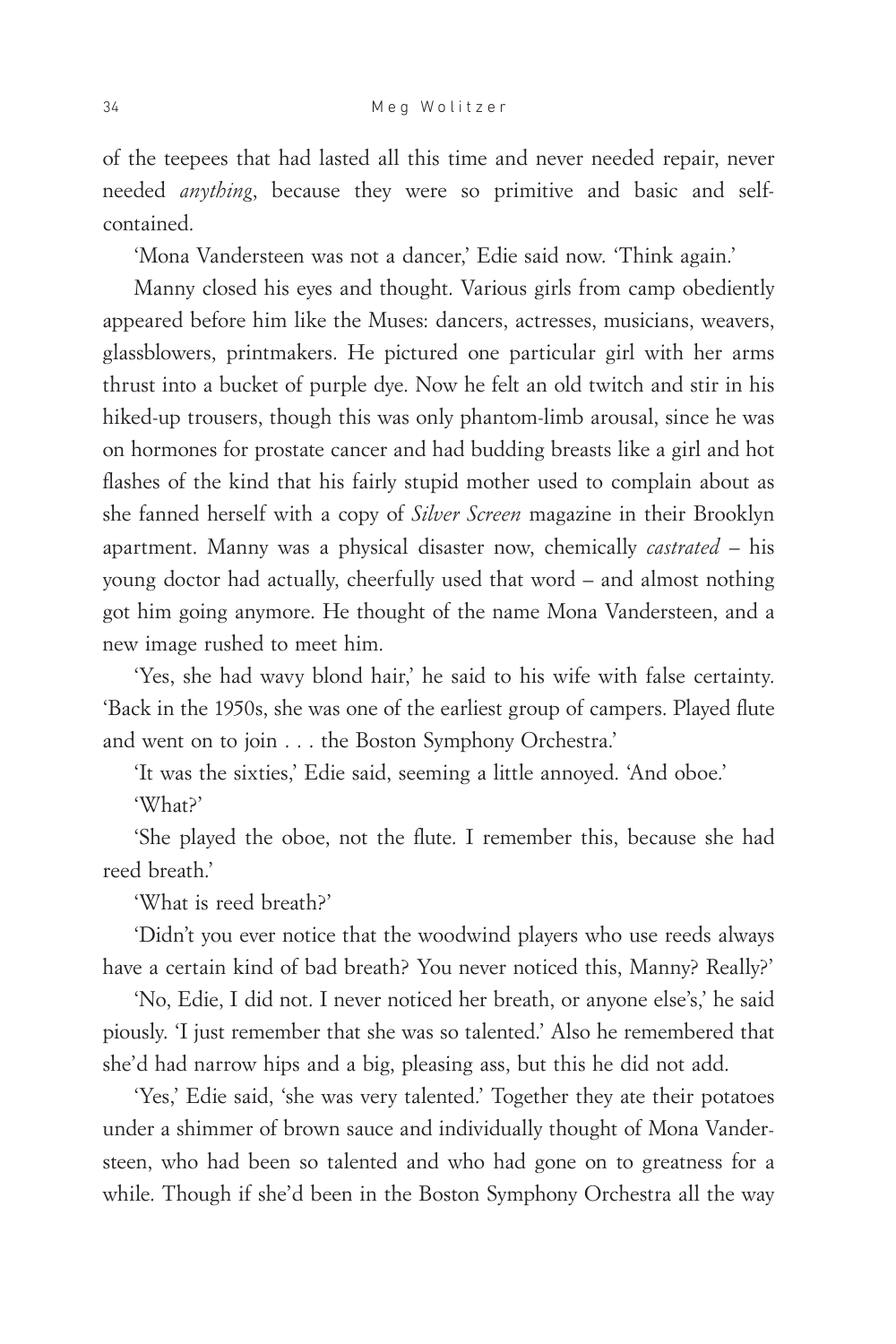back in the 1960s, then who knew what she did now, or if what she did was lie in her grave.

The Wunderlichs were older than everyone; they hovered like God and God's wife, white-headed, still living in the house across the road from the camp. The collapsing economy was terrible for all summer camps – who had seven thousand dollars to spend now so their kids could throw pots? A couple of years earlier they had hired a young, energetic man to do planning and run the day-to-day operations, but the sessions remained pitifully undersubscribed. They didn't know what they were going to do now, but they knew the situation wasn't good and that eventually it would reach a crisis.

Whatever happened, they would not sell the camp. They loved it too much for that; it was a little utopia, and the kids who came to it were self selecting, always the same type – utopians themselves, in a way. The camp needed to remain intact, serving its valuable purpose of bringing art into the world, generation after generation.

Each Christmas, former campers crammed the Wunderlichs' mailbox with letters from their lives, and Edie or Manny walked slowly to the end of the driveway, opened the stiff door of the silver box, then brought the mail back inside the house, where Edie read the letters aloud to her husband. Sometimes she skipped lines or whole paragraphs when they grew too bor– ing. Neither of them was particularly interested in the family lives of these former campers: where their children had been accepted to college; who had had a coronary bypass – *oh boo hoo,* everyone's life was hard, and if you'd survived the hardship, why write about it? Survival itself was enough. Sometimes Manny thought that the campers should have sent the Wunderlichs a pared-down, expurgated version of a Christmas letter, and all it would contain would be evidence of the great talent of that person. Slides, audio samples, manuscripts. Examples of what he or she had gone on to accomplish in the years and decades after leaving Spirit‑in‑the-Woods.

But here was where the question of talent became slippery, for who could say whether Spirit‑in‑the-Woods had ever pulled incipient talent out of a kid and activated it, or whether the talent had been there all along and would have come out even without this place. Most of the time Manny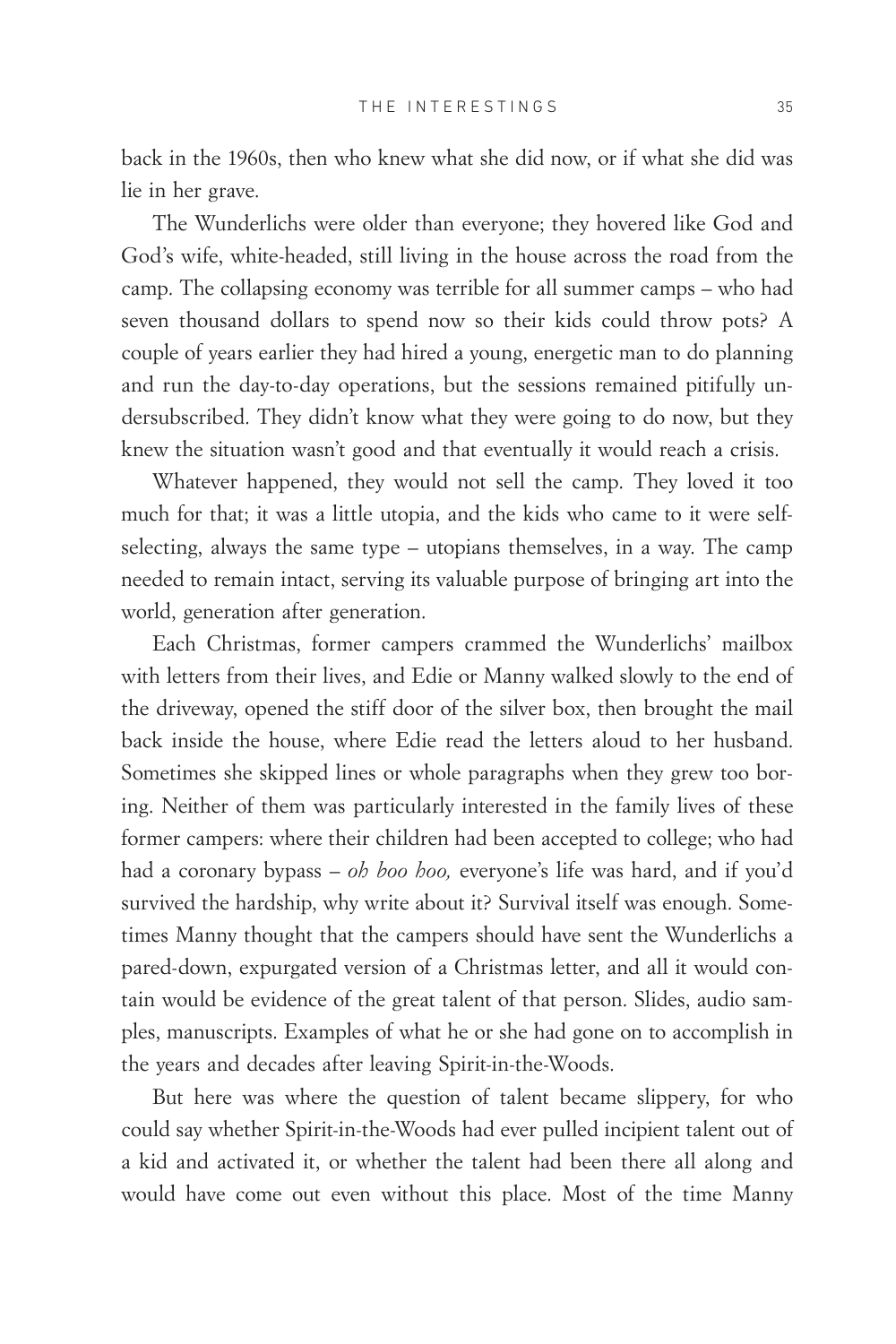Wunderlich took the former view, though lately, as his head and eyebrows gathered even more white hairs, giving him a snowy and deceptively mellow appearance, he thought that he and his wife had merely been like railroad conductors on a talent train, collecting the tickets of many brilliantly able kids as they passed through Belknap, Massachusetts, on their way to somewhere even better. He thought dispiritedly that the main thing Spirit-in-the-Woods had created in anyone was nostalgia. At the bottom of a card, a camper would write lines like:

Dear Manny and Edie,

I wanted you to know that I think about my summers at camp every day of my life. Though I have performed in Paris, Berlin, you name it, and though the Barranti Fellowship last year gave me the freedom to really concentrate on my libretto and not have to teach at the conservatory anymore, nothing has been as wonderful as Spirit‑in‑the-Woods. Nothing! I send you my love.

Whenever Manny Wunderlich became despondent, he sank into himself and felt his heart working hard, and he looked across the road and out over the winter lawn, where the tips of the teepees poked up. He felt himself falling, and only his wife's voice could pull him back, as though she were yanking him by his suspenders, or as though an earlier, sexually devilish version of her were bringing him back into vitality. 'Manny,' she said from across time. 'Manny.'

He looked up from behind the glaze of his failing eyes, into her eyes that were hard and blue. 'What?' he said.

'I saw you disappear,' she said. 'Let's talk about someone else. We re‑ ceived a very interesting card today. With one of those Christmas letters inside.'

'All right,' he said, waiting. Which former camper would he have to try and remember now? Would it be a flutist, a dancer, a singer, a designer of